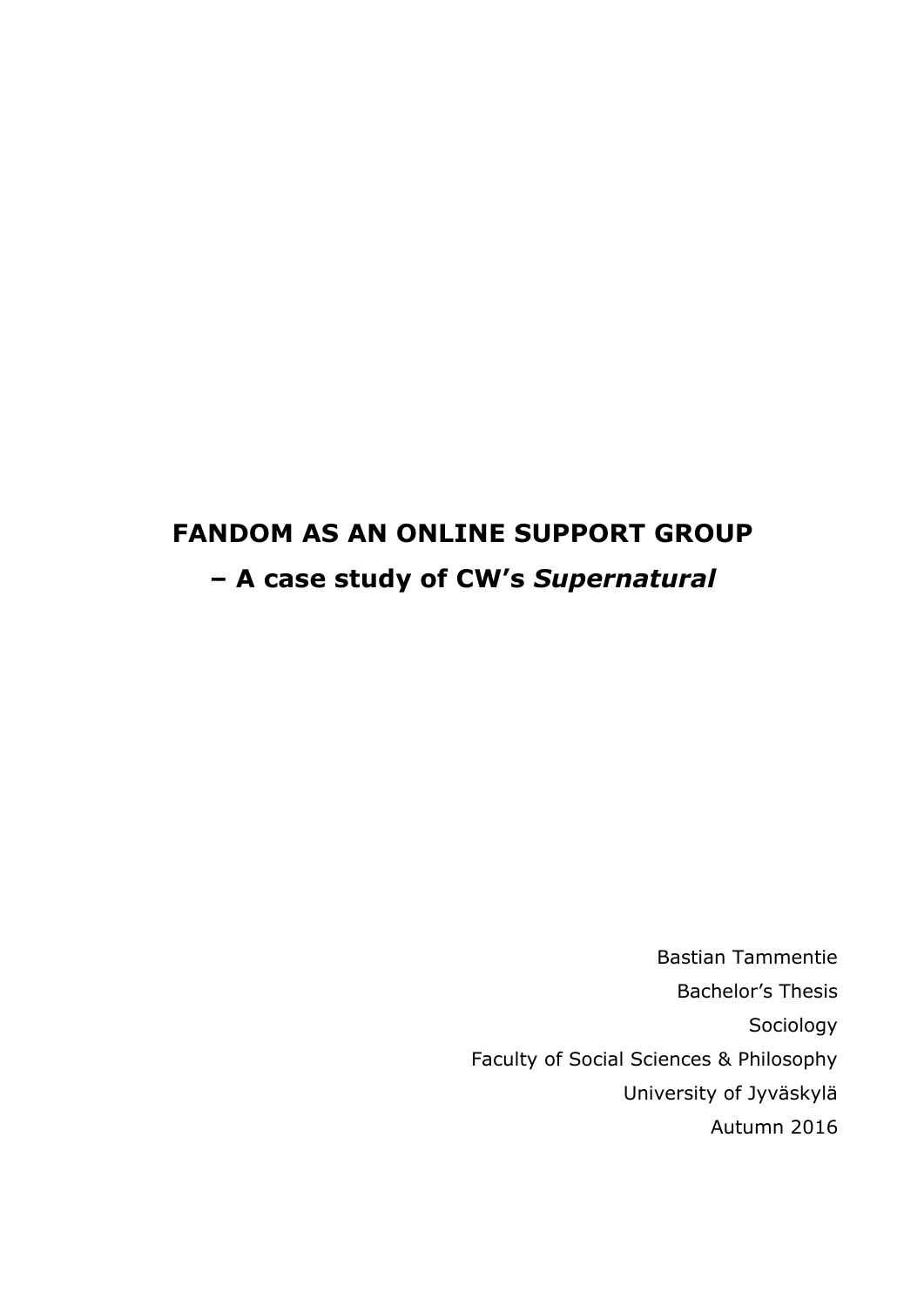# TABLE OF CONTENTS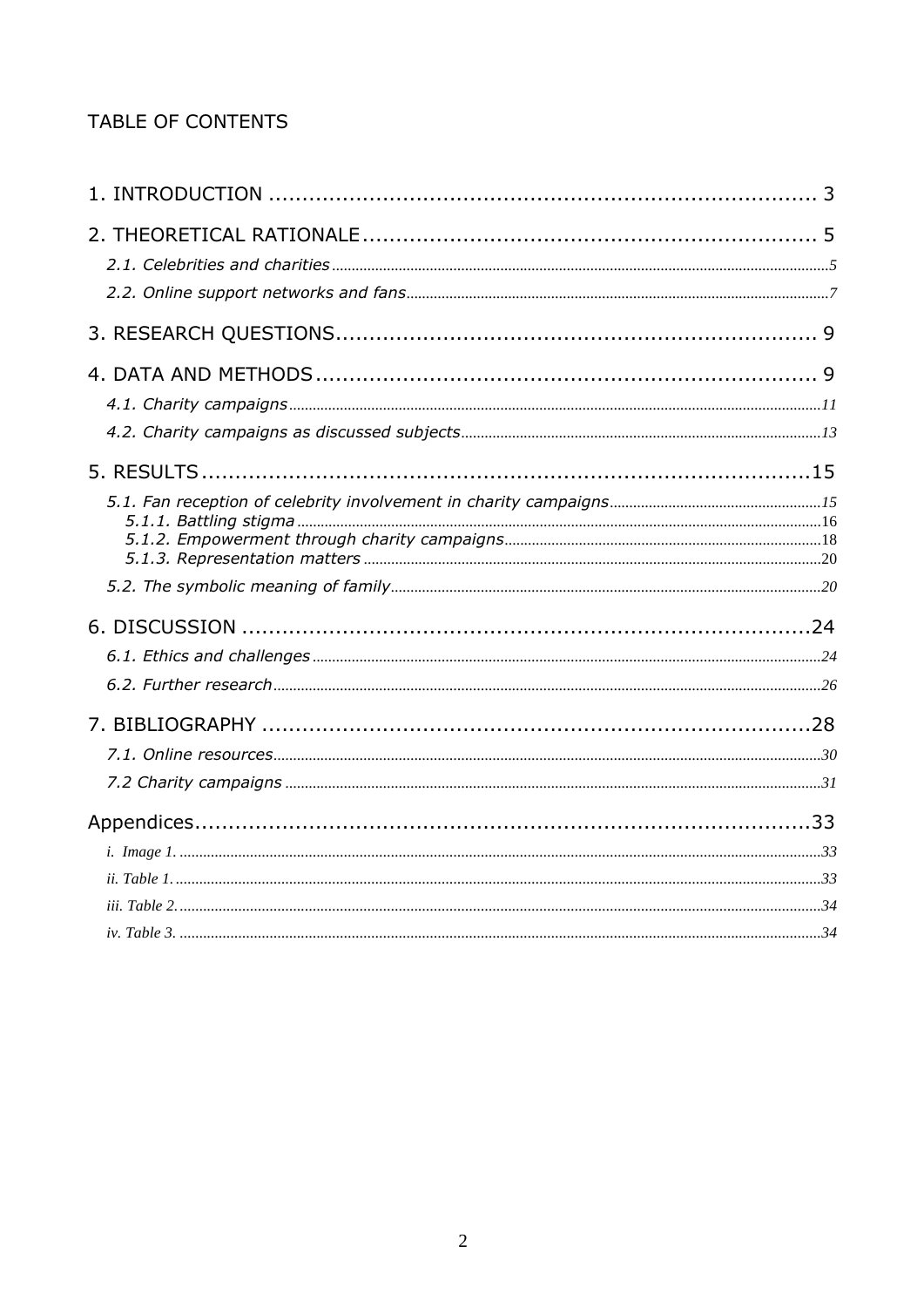#### <span id="page-2-0"></span>1. INTRODUCTION

"Family don't end in blood. We take care of our own." – #SPNFamily Crisis Support Network, Random Acts.

Gone are the days when there seemed to be an impenetrable barrier between the fans and the producers of a TV-show. As social media has gained a stronger foothold in our everyday life it has also become a platform for people to reach out for one another in a global respect. This has also brought celebrities and fans closer as they are now able to share the same forums in the form of social media platforms, most notably Facebook and Twitter. While one-on-one conversation may not take place, both parties are able to see the other's updates as well as those of the members of their respective groups. I believe it is in part of this reason that numerous celebrities during the past ten years have launched various charity campaigns, some of which are directly targeted at the fans.

My Bachelor's thesis (from here of referred to as *dissertation*) studies the reception these campaigns have received as a social phenomenon from those fans who fit into the subject group of the campaigns. The reception is drawn from the comment section on the public Facebook updates of celebrities through a case study of the American CW channel's fictive TV-show *Supernatural* and the public Facebook profiles of its lead actors Jared Padalecki and Jensen Ackles, and the series regular Misha Collins (heretofore *the actors, the celebrity* or *the cast*). The focus is on the discussion surrounding the castlaunched charities and their influence based on comments from the fans themselves. Due to the resource limitations it is more beneficial to conduct an in-depth study of a particular situation in a carefully defined group than sweep a statistical survey that I feel would leave the results too superficial for this topic. This has been argued further in Chapter 4. First, as the series at the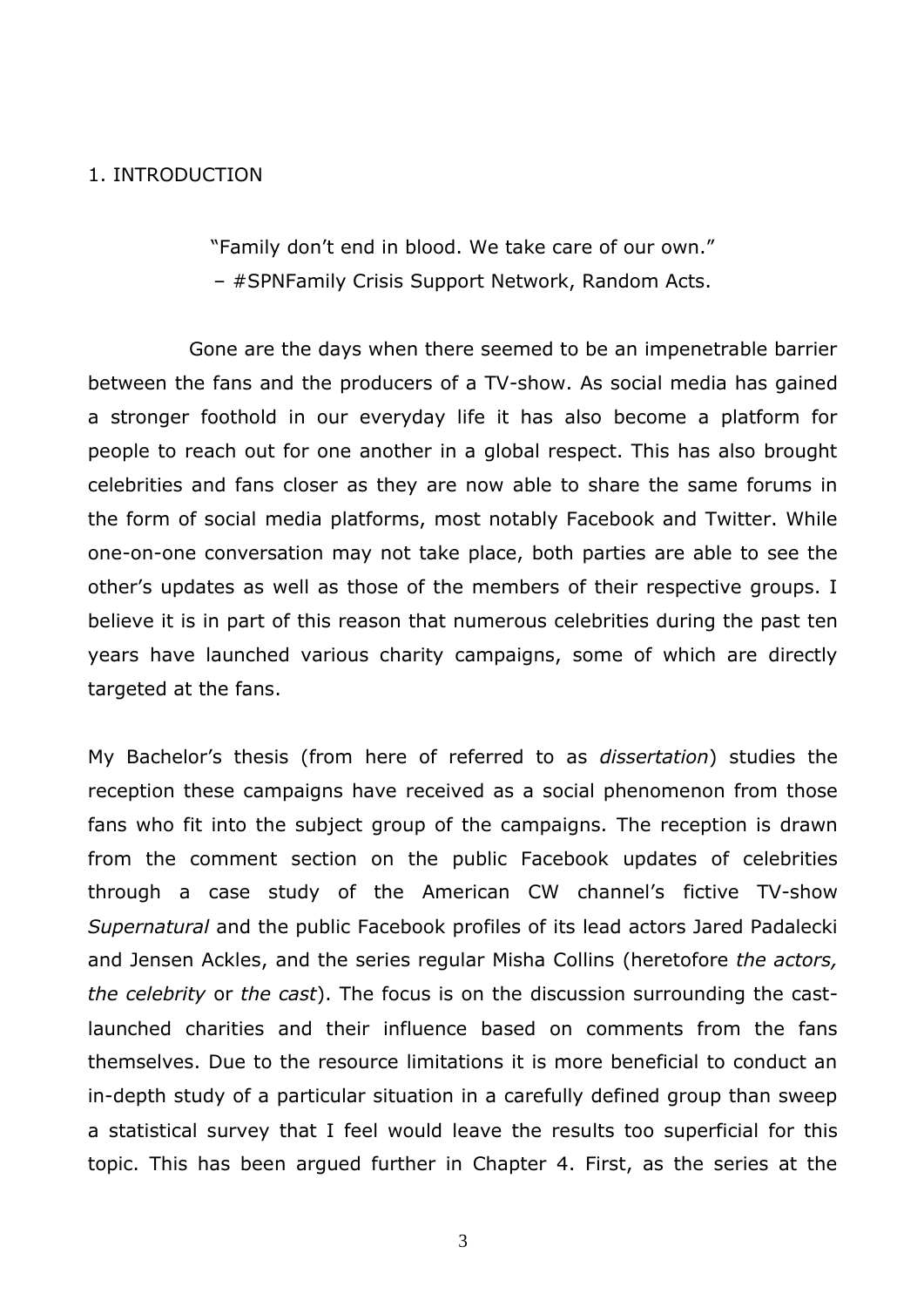centre of my focus is not known by everyone, I will next provide the reader with some background of the show.

*Supernatural* is an American television series created by Eric Kripke that debuted on September  $13<sup>th</sup>$  in 2005 on the WB before becoming a part of the CW line-up in 2006. The show follows two brothers Sam (Jared Padalecki) and Dean (Jensen Ackles) Winchester who travel across the United States hunting monsters and supernatural creatures known from urban legends and are joined by the angel Castiel (Misha Collins) in Season 4. With 12 seasons (in 2016) it is the longest-running American fantasy and horror television series, its other themes including mystery, adventure and drama. In addition, the series focuses on "a stronger-than-usual familial bond" (Felschow 2010, para. 5.1) not only between the Winchesters but also between their friends, discussing the questions of what makes a family (partially answered in a quote "family don't end in blood" by the character Bobby singer, played by Jim Beaver, which has been adopted as the SPNFamily Crisis Support Network operating under Random Acts), and how far a person is ready to go for their family.

According to Catherine Johnson (2005 in Felschow 2010, para. 3.1), show that utilise elements of science fiction, fantasy and horror genres are inclined to attract strong and dedicated followings, and such a phenomenon can be detected in *Supernatural* as well. The cult fans are, according to (Felschow 2010, para. 2.3), the part of the core fandom that challenges the producers of the show and "delegitimize[s] institutional authority" (Johnson 2007, 291 in Felschow 2010, para 2.3) through various fan activities, such as openly criticising a turning point or a character trope in the show on online forums, by writing fan fiction, or through other participatory means. This is what connects them to the participatory fandom discussed by Fleming (2007), which in turn represents the type of fans most likely to take part in organised group activities. In my dissertation, these activities consist of online charity campaigns.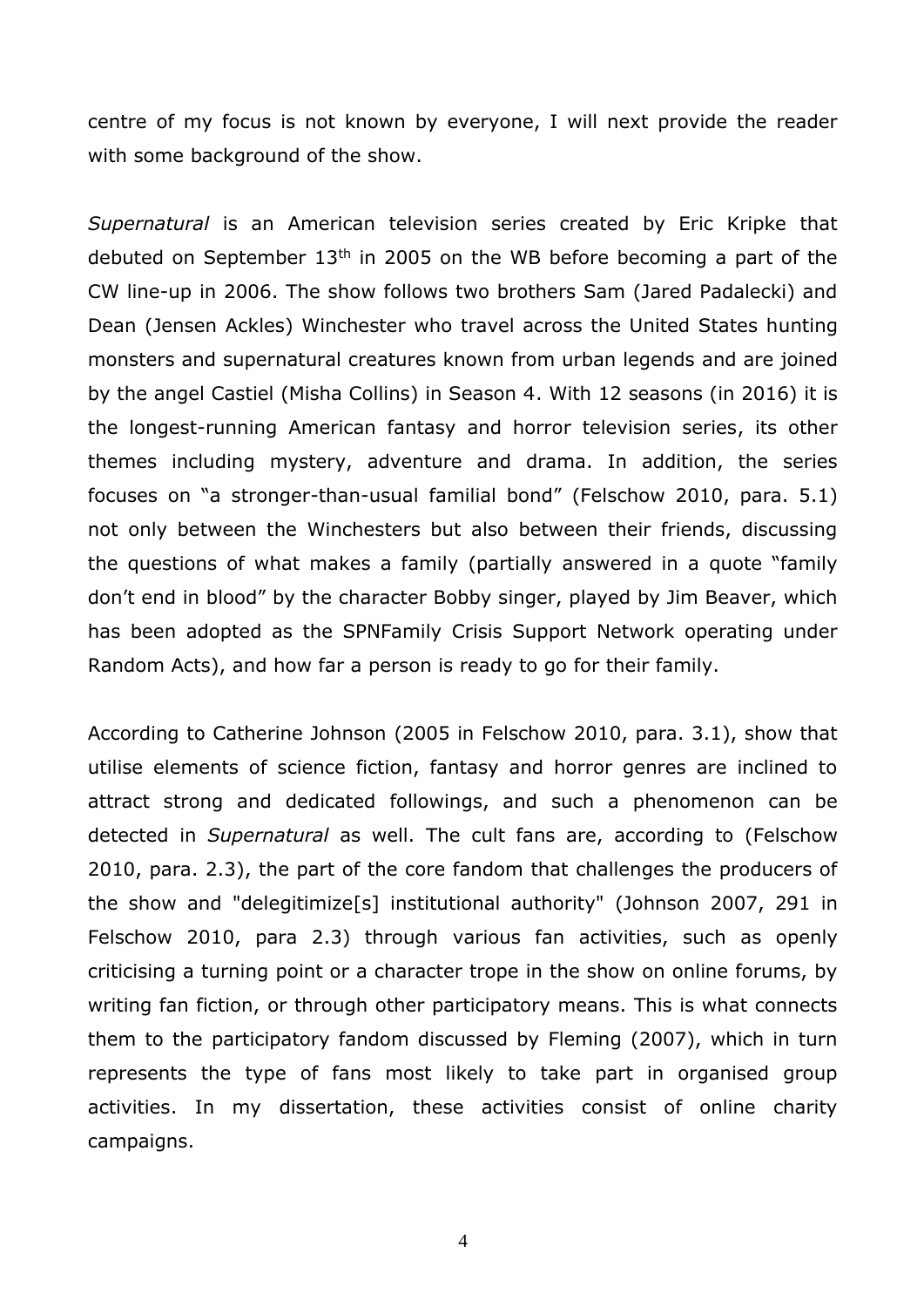It is worth noting my own involvement with the *Supernatural* fandom of which I have been part of since 2011. This study is not an autoethnography, but I recognise how my long involvement with the community may have affected my approach and has provided me with data that has enabled me to shift my focus from general to more precise phenomena within the fandom. In writing this dissertation I have attempted to achieve balance between my position as a fan and a scholar by remaining as a non-participant observer.

The dissertation is structured as follows: in Chapter 2 I review some of the earlier research concerning celebrity-launched charities, fandom and online communities, and what my dissertation has to add to these studies. In Chapter 3 I introduce the research question, and in Chapter 4 I give the methods for conducting this research the findings of which are detailed in Chapter 5, and analysed further in Chapter 6.

# <span id="page-4-0"></span>2. THEORETICAL RATIONALE

I draw from modern online culture studies as well as from celebrity culture and fan community research. I start Chapter 2 by providing some insight to celebrity culture and celebrity-launched charities, and continue with a brief review of fan activism. I finish the chapter by introducing how fans have organised and how these aspects are tied in fan activism.

# <span id="page-4-1"></span>2.1. Celebrities and charities

E. Cashmore suggests that celebrities themselves make up the least interesting part about celebrity culture, the more intriguing aspects being the interest people show towards individuals "whose lives never intersect with our own and whose fortunes make no material difference to us" as well as the industry based around promoting "ordinary people" into momentary celebrity status. In the modern era celebrities have become a part of merchandise in such a way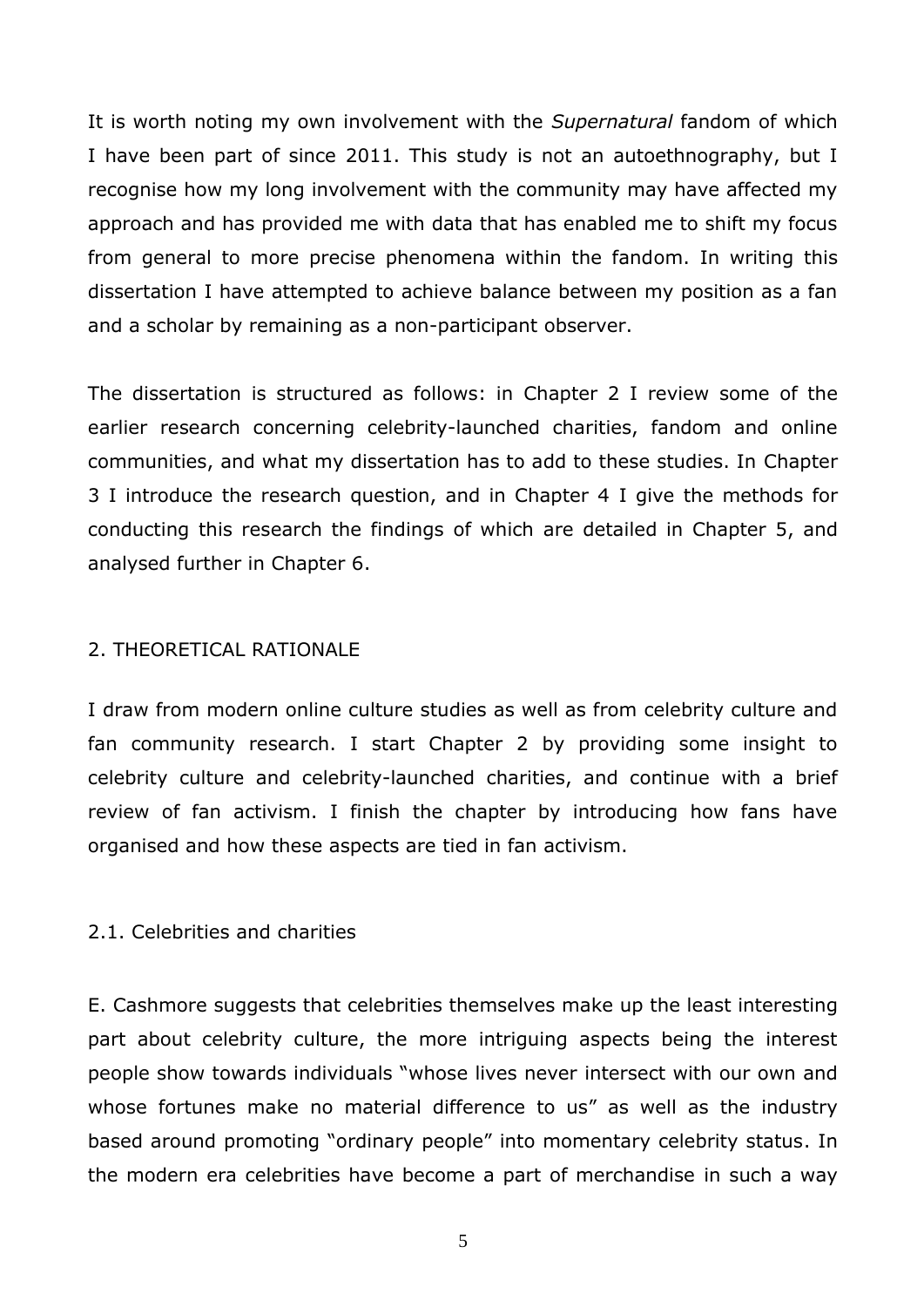that after acquiring just a little bit of fame it is put into use in selling of various products, such as cosmetics, cars, movies or cds, in so doing exchanging the use of their name for cash. (Cashmore 2006, 1-3.) Celebrities appearing as the face of a charity or working with or for a non-profit organisation in other ways is also common, albeit complex a phenomenon: "the involvement of celebrity can seem incongruous, often arousing resentment, when mixed with the very serious business of [the charity]. Still, many charities insist that they generate more money, and receive more publicity, for an appeal or event when it is supported by a celebrity" (Brockington 2009 in Wilson 2015, 3). However, when the celebrity has a personal connection to or experience of the issue, the message is made more powerful and believable for the audience, as demonstrated by the following quote from the Chairman of the BBC Appeals Advisory Committee (Wilson 2015, 7): "celebrities coming out with particular problems is quite useful for charities as well, particularly things like mental health, where people don't speak about the issues."

Jenkis and Shestrova (2012) have found that " the personality of celebrities, as much as the themes of popular fictions, may shape what issues fan activists embrace" as demonstrated by their example of an American screenwriter Joss Whedon's usage of his blog to raise awareness of sexual violence against women. His cause is further supported by the appearance of strong female characters in his television series attracting the kind of fans drawn to the feminist issues as the one mentioned above, thus increasing the chance of success for his campaign (Jenkins & Shestrova 2012, para. 3.3-3.4). As another example, the *Mind* charity originating from the United Kingdom was established in 1971 by the National Association of Mental Health as its first fundraising campaign addressing the issues and stigma surrounding mental health. The charity has a vast celebrity involvement with celebrity supporters and celebrity ambassadors (as defined by the campaign itself on its website<sup>1</sup>) as well as with the English comedian, actor and writer Stephen Fry as its president. On Mind's website it is revealed to have contributed to the passing

<sup>1</sup> http://www.mind.org.uk/about-us/celebrity-support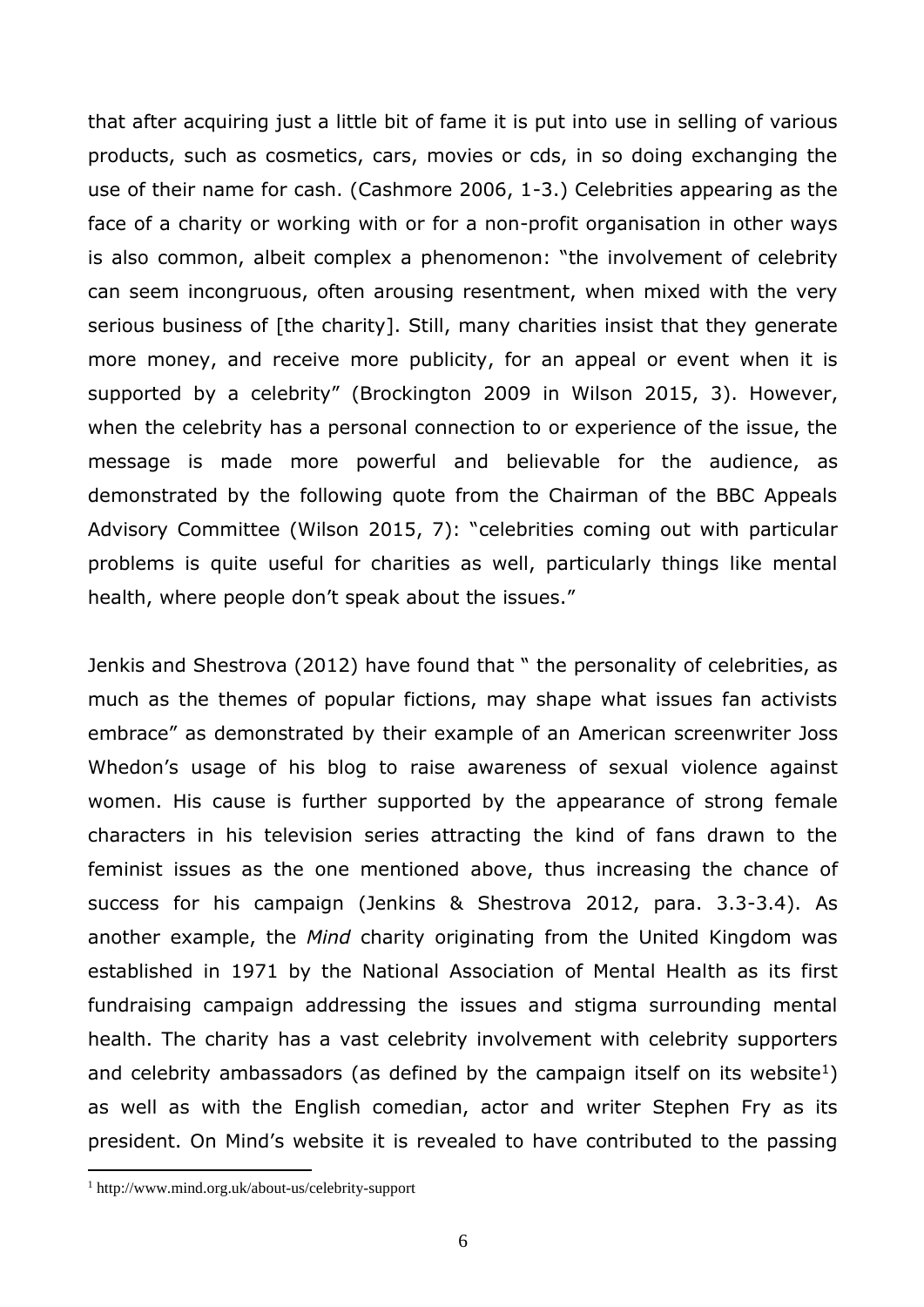of legal acts against discrimination of people with mental illnesses.<sup>2</sup> The celebrities involved with the charity are reported to have or have had issues with their own mental health. This feature is also present in the *Supernatural* charity campaigns, albeit in smaller scale. Celebrity involvement in charitable campaigns either as a "mere" face promoting the campaign or as an individual with a personal connection to the cause is therefore not a particularly new phenomenon.

# <span id="page-6-0"></span>2.2. Online support networks and fans

It is the various forms of contact between individuals that make internet as a whole a social network. The concept of a *micro-support network,* bearing close resemblance to the concept of personal community networks, was introduced by Finnish Antti Koivisto in 2007 (Suominen 2009, 146) in reference to the people an internet user is connected online, such as friends, neighbours and family members, that influences the opinions and decisions of the user, provides assistance, and maintains social contact between members. Therefore the user's browser history and so-called online biographies describe the social networks taking shape online (Uotinen 2005 in Suominen 2009, 147). As online chats and forums became more popular recreational activities it contributed to communities being transferred to cyberspace. Heinonen (2008 in Turtiainen 2009, 213) separated these communities to educational, work and leisure networks, and defines seven sub-groups for the latter: gamer communities, virtual playhouses (communal virtual worlds), matchmaking communities, hobby communities, fan communities and online crisis support networks. This dissertation studies the space where the last two interlace.

Fans have constituted a unique user group from the very beginning of online networking. In cyberspace like-minded fans from all around the world have been able to reach out to one another in various fan sites that have been

<sup>2</sup> http://www.mind.org.uk/about-us/our-achievements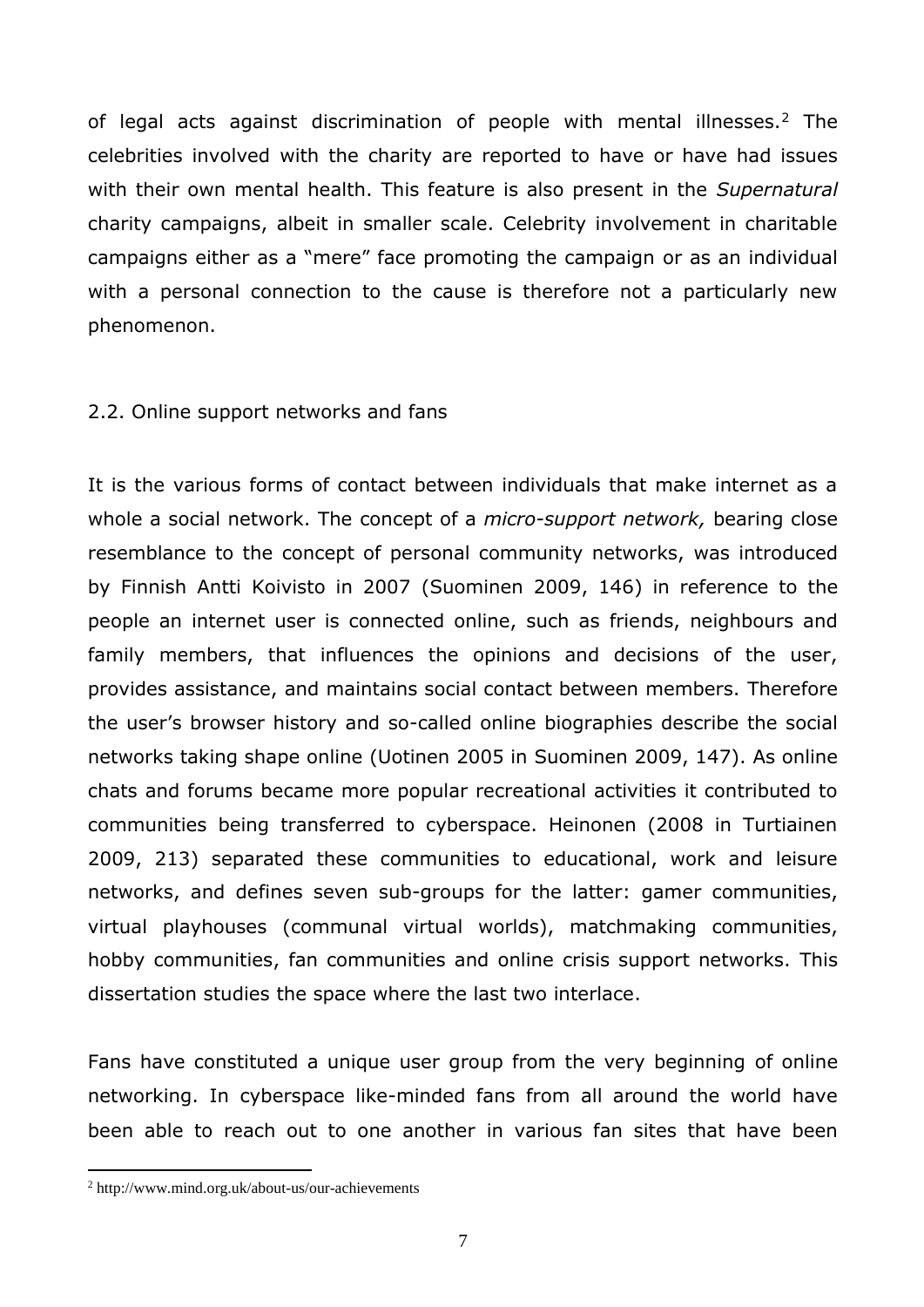around since the creation of personal homepages became a possibility. The Internet forums or message boards that appear alongside them has also enabled fans to engage in "activities related to the object of their affection, as well as seeking interaction with each other in organized group activities" (Fleming 2007, 2-3). This can mean the creation and sharing of fan art and fan fiction, but also the more organised forms of fan activity. Fans are known to have saved a TV-show from cancellation (Jenkins 1992 in Fleming 2007), present a petition against censorship (Nikunen 2008) and take actively part in charities, for example march in gay rights parades and raise money and awareness for various causes, such as AIDS research and mental illnesses (Jenkins & Shestrova 2012).

Fan activism is a phenomenon that is simultaneously local and transnational (Jenkins & Shestrova 2012, para. 3.7). A fandom as a group offers like-minded individuals a chance to bond and build an intercontinental community through "share[d] interests, [by] develop[ing] networks and institutions, and creat[ing] a common culture". The interaction with like-minded people provides an environment where the individual is less likely to be judged by his or her opinions, interests or disabilities and is accepted as a member of a group (Fleming 2007). The positive impact of social interaction and social acceptance is one form of peer support that has been found to have a positive impact on an individual's recovery and managing of his or her mental illness while preventing social isolation (see White & Dorman 2001; Dennis 2003; and Lucksted et al. 2011).

In my research I aspire to combine the aforementioned elements of celebrity involvement, fan activism and peer support: the charity campaigns studied here raise funds for "outsider" organisations (that is to say, organisations with little to no involvement with the focal fan community of Supernatural) by relying on the active participation of the fans, while simultaneously offering social support for the fans with depression or other mental illness. This sets the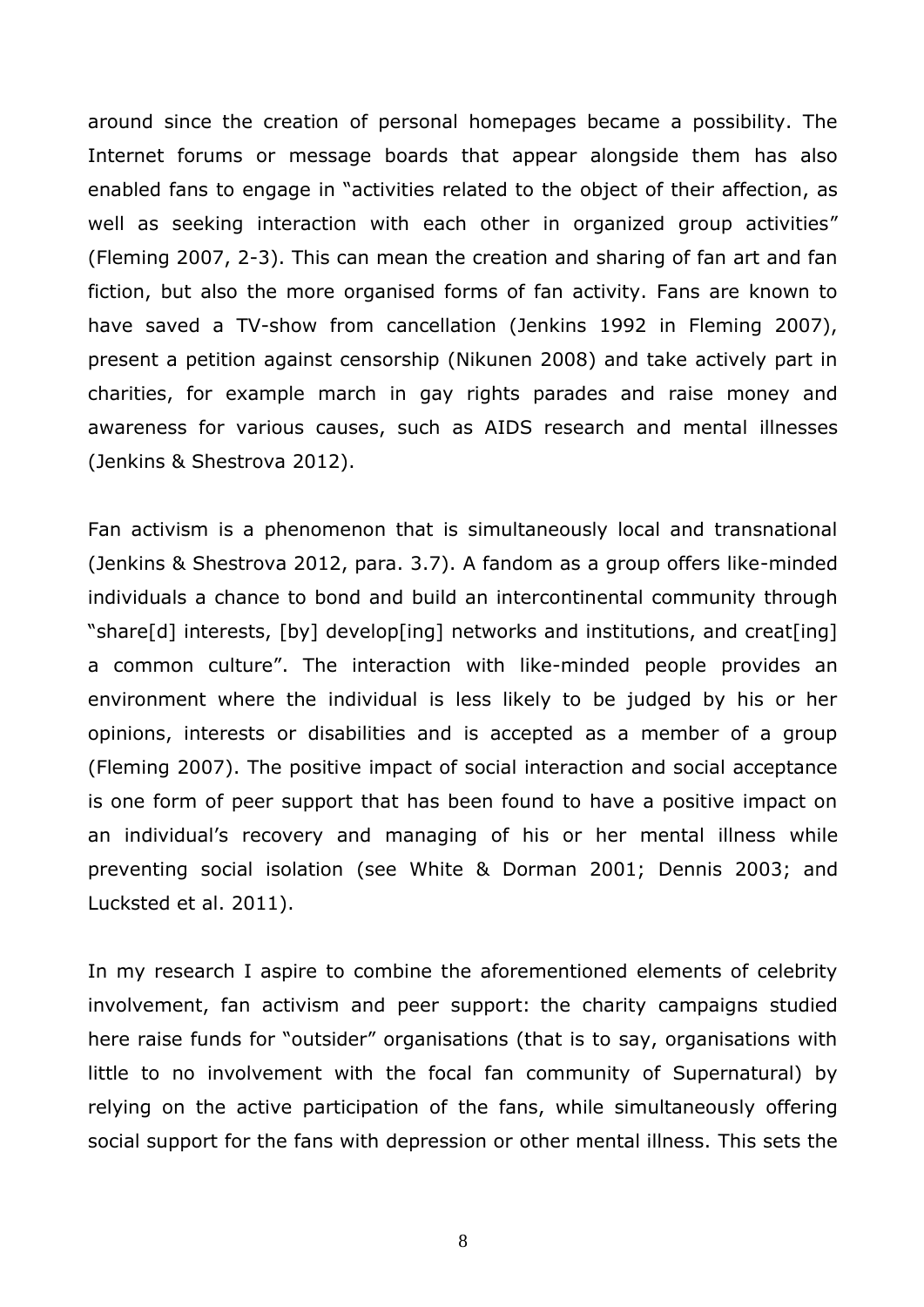framework for the actual study of the receptions these campaigns have received from the fans.

# <span id="page-8-0"></span>3. RESEARCH QUESTIONS

In this dissertation I study the personal impact the charity campaigns launched by idols have had on the fans concerned as told by them in the Facebook comments on the public profile of the *Supernatural* cast member involved with the campaign. I'm interested in finding out if the leaders of the campaigns being celebrities affects the way the fans with depression or other mental disorders perceive the campaign, and if the campaign itself as a social phenomenon contributes to the well-being of said fans. In other words, my focus is *on how the fans with depression perceive celebrity involvement in charity campaigns that raise awareness of the same mental illness*, and *how this reception has been justified by the fans.*

## <span id="page-8-1"></span>4. DATA AND METHODS

In this dissertation I have conducted a case study of one fan community (the *Supernatural* fandom) and more specifically its one sub-group (the fans with mental illness). According to Yin (2003 in Baxter & Jack 2008, 545) a case study is a recommended method when "(a) the focus of the study is to answer "how" and "why" questions; (b) you cannot manipulate the behaviour of those involved in the study; (c) you want to cover contextual conditions because you believe they are relevant to the phenomenon under study; or (d) the boundaries are not clear between the phenomenon and context."

Firstly, as in this dissertation I aspire to answer the questions *how* the fans with depression perceive celebrity involvement in charity campaigns that raise awareness of the same mental illness, and *why* or *what reasons* have been given for this reception, the group studied must fall into this specific category.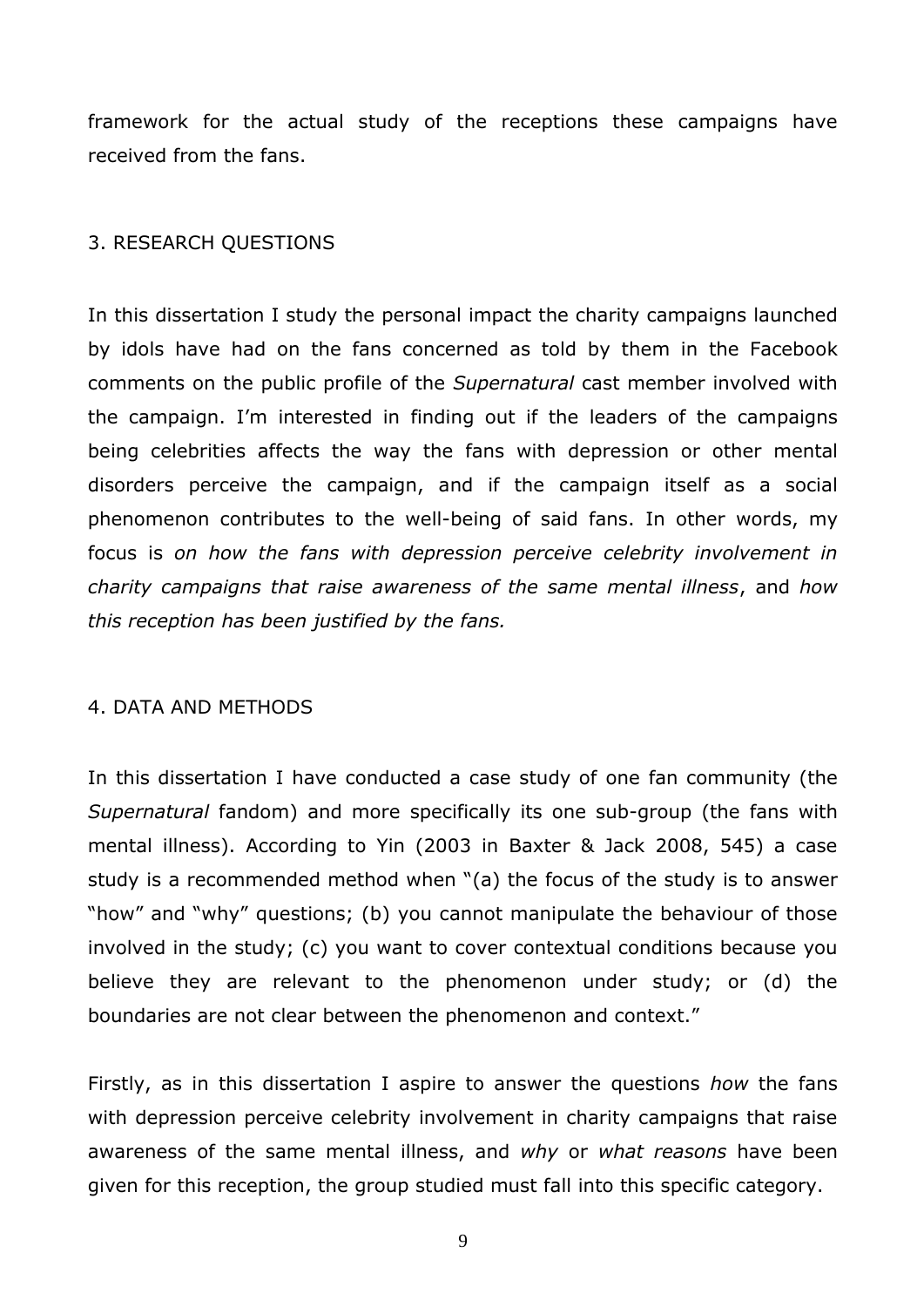Secondly, I have decided to conduct the study as a non-participant research where I analyse the already existing comments the fans in question have posted on the public Facebook walls of the involved celebrities within a certain timeframe (January 2016–November 2016), and so the behaviour of the individuals studied cannot be manipulated in any way.

Thirdly, the fan reception is tied to the celebrity-launched charity campaigns that also involve the fans themselves and so it cannot be removed from the context. Therefore, a case study is reasonable and justified a method in this dissertation.

In order to answer my questions I first aspire to define how meaningful the campaigns are to the *Supernatural* community by analysing how many times the campaigns are approximately mentioned on the "walls" of the cast's public Facebook profiles. This provides background to how significant a topic charitable work is within the community and for the cast. This is followed by the analysis of the comments written by fans on the updates promoting these campaigns in order to determine the feelings these campaigns raise in the fans with mental illness (e.g. thankfulness, support or opposition) and how this reception is explained, which are the primary focus of this research.

The campaigns introduced operate primarily in the United States, and the majority of the fandom itself is American, though other nationalities are common. The exact age of the fans could not be determined on Facebook where the user can choose to hide their date of birth from strangers (people with whom they are not Facebook friends) or altogether. According to the fanhosted information resource site Supernatural Wiki<sup>3</sup> the CW's target demographic for *Supernatural* is adults aged 18-34 with emphasis on the female audience, as also suggested by the episodes of the first season being aired back-to-back with *Gilmore Girls* where Padalecki also starred and which

<sup>3</sup> http://www.supernaturalwiki.com/index.php?title=Ratings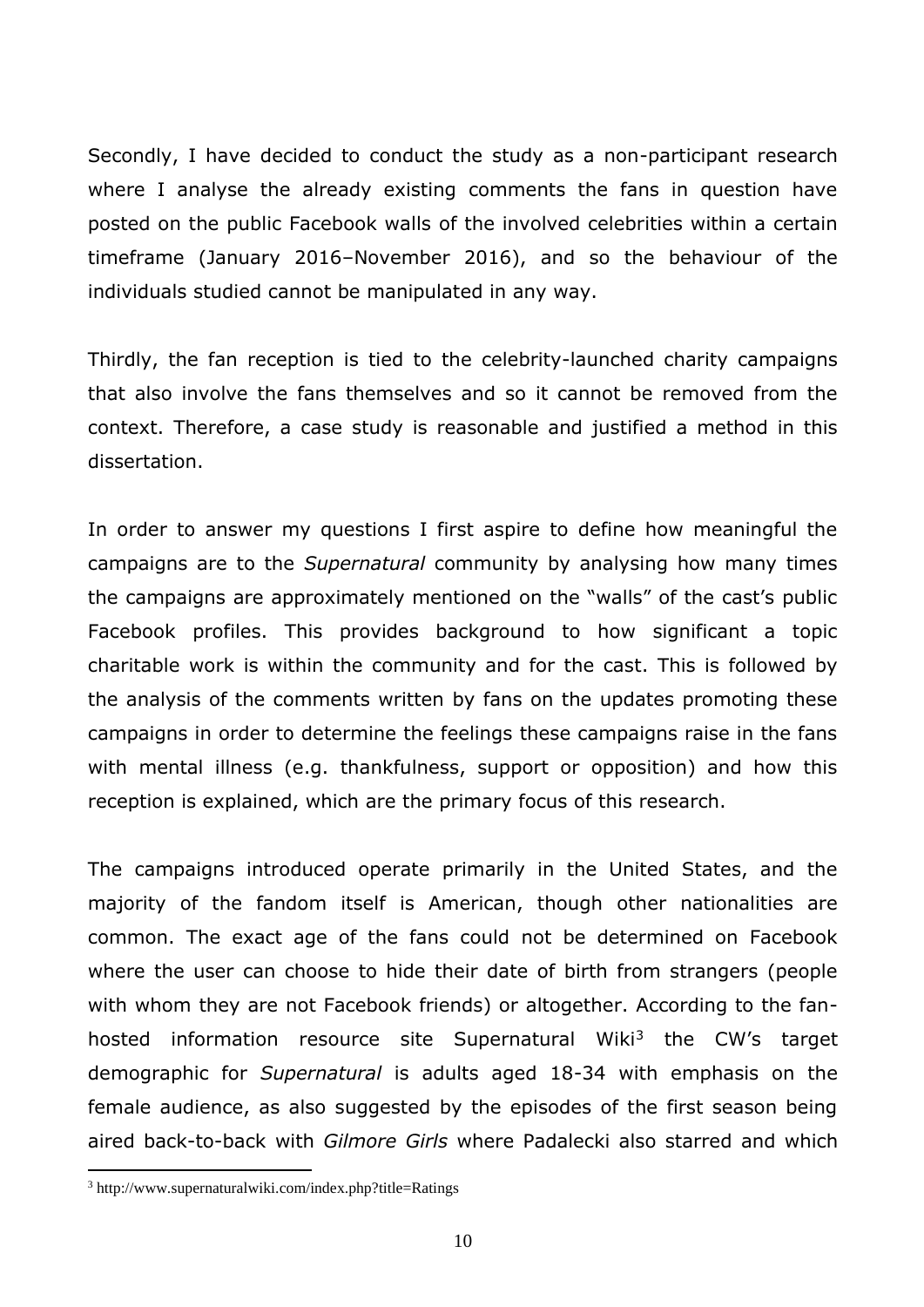was primarily marketed for female audience. This demographic has not been confirmed as the focus of this dissertation is more on the discourse by a certain group of fans rather than on the general fandom statistics, but it offers insight to the nature of the studied group. As the main interest is on the discourse, the gender and exact nationality of the fans have also not been determined as I feel that they have little importance from this particular viewpoint. As mentioned above the fans are assumed to be female based on the information available for public on their personal profiles, but the possibility of some of the fans being of some other gender (transsexual, intersexual, transgender, agender, genderqueer or similar) should not be overlooked.

# <span id="page-10-0"></span>4.1. Charity campaigns

The campaigns to be studied are *Always Keep Fighting* (AKF), launched by Jared Padalecki in 2015 and its sub-campaigns *Always Keep Fighting: Love Yourself First* in 2016, *Family Always Has Your Back*, launched by Jared Padalecki and Jensen Ackles in 2016, *You Are Not Alone* campaign launched by Jared Padalecki, Jensen Ackles and Misha Collins, and the media scavenger hunt game *GISHWHES* ("The Greatest International Scavenger Hunt the World Has Ever Seen") and the charity organisation *Random Acts*, both founded by Misha Collins.

The AKF campaign is still active with new "versions" being launched every couple of months, but this research focuses on the campaigns launched before November 2016. The textual content found on the websites of the charities, such as the choice of wording in the introduction of the campaign and the product through which it is funded, is also briefly analysed.

Each AKF campaign is a fundraising event where the profit raised from selling shirts with the campaign's name and slogan is donated to various organisations for helping individuals suffering from depression and/or suicidal tendencies, yet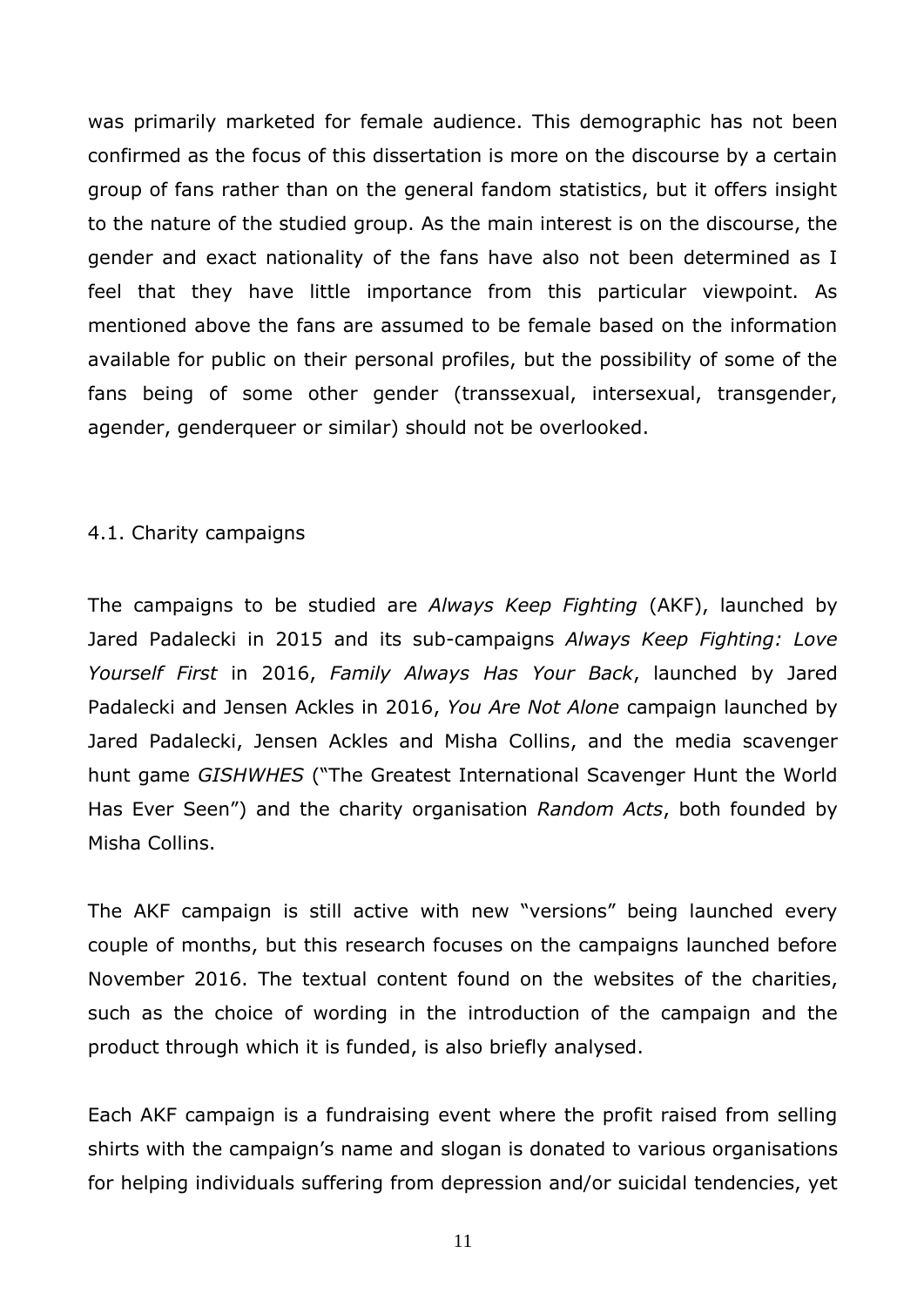they can also be interpreted to offer emotional support by spreading awareness of depression as a mental condition and by emphasising that the depressed individuals and their friends and family are "not alone" with the illness but are supported by the *Supernatural* community:

So people are aware — though it still can use all the awareness and research funds possible  $-$  and it occurred to me [then that] a charity dealing with depression and addiction and suicidal thoughts and mental illness was something that I would love to do this T-shirt for, whenever it happened. […] Then they insisted that I have my face on it [because] it would help add a connection and help maybe start a conversation.

- Jared Padalecki (Prudom, 2015, para. 9)

GISHWHES was founded in 2010 as a publicity stunt to help *Supernatural* win the People's Choice Award, and due to its popularity it was renewed as an annual charitable campaign holding two Guinness World Records for the biggest scavenger hunt and one for the largest number of pledges for a charitable campaign (Prudom 2013, para. 3-4).

I conduct a study on the *Supernatural* cast's public Facebook pages ("walls") where I focus on what kind of messages are sent to the fans and in what form (videos/text posts/pictures/other) and what subjects are being discussed within the frame of charity campaigns and their influence.

The study has been carried out as non-participant observation and analysis of Facebook updates that have appeared on the cast's public wall over the course of eleven months and their subsequent comments.

No exact percentage of the type of or the subject in the comments has been calculated due to time and resource limits, as one update may have 500 to 1,200 comments or more. For this reason only comments the content of which is relevant to the research topic, the influence of celebrity-run charity campaign on the fans, have been studied further. The comments that fall into other categories such as brief expressions of adoration and affection for the actor or the show, repetitions or chants, single emojies and others not related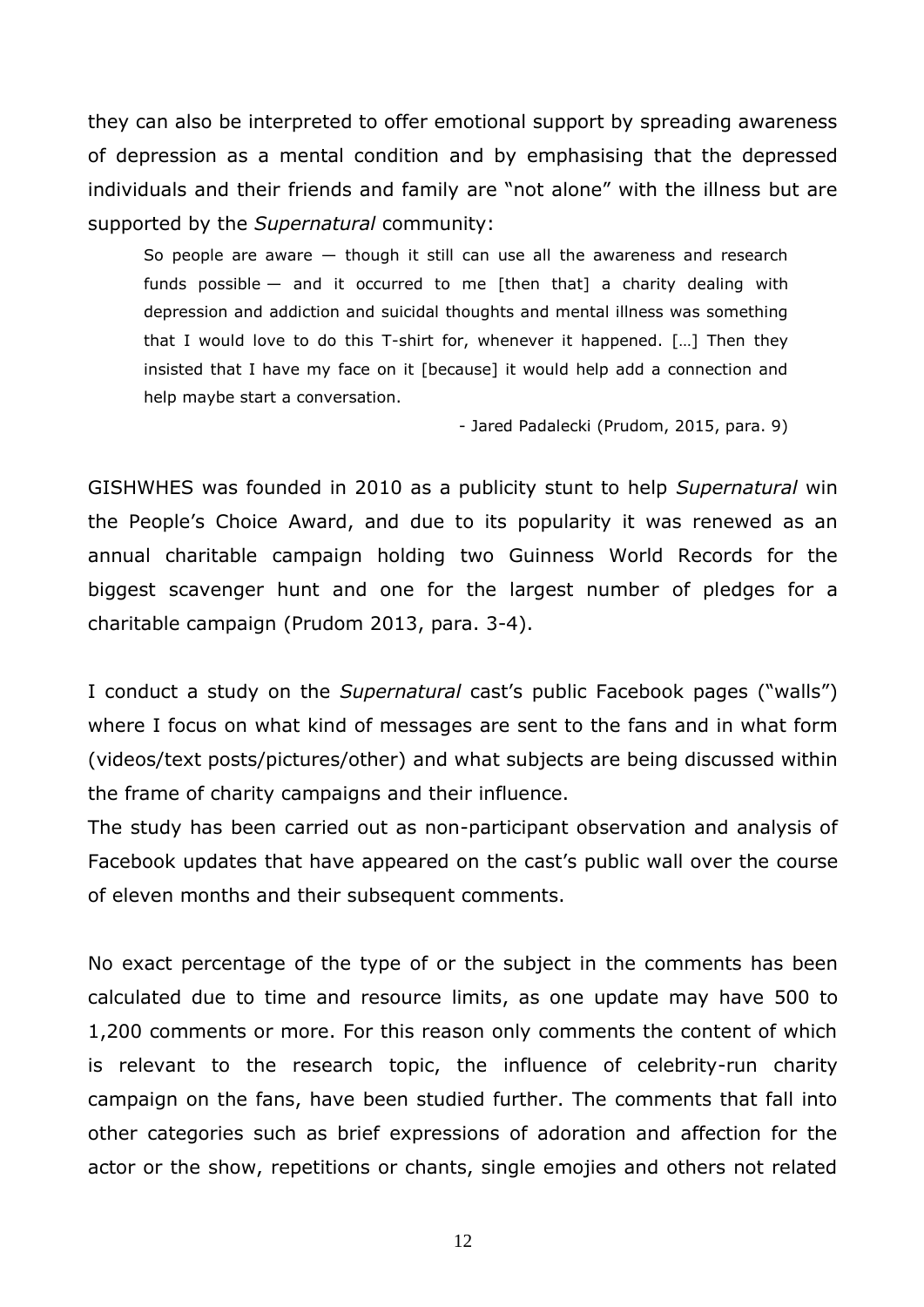to charity campaigns or its influence have been acknowledged but not taken into account. The same principle has been applied to the updates and their subjects as well.

#### <span id="page-12-0"></span>4.2. Charity campaigns as discussed subjects

The dialogue taking place on the *Supernatural* cast's public Facebook profiles does not follow the more traditional dialogue where the original speaker's comment is responded by another one whose observation is thereafter responded by the original speaker and so on. As I have observed in this particular case the comments of the fans to the cast member's original post are rarely answered directly by the celebrity, but instead the overall nature of the commentaries that follow, be it a certain tone (hostile, friendly, confused, hopeful) or focused on certain subjects (e.g. the show, a charity campaign, the fandom, politics) is later on annotated by the celebrity in a new update. The interaction between fans and the celebrity is therefore rather one-sided in comparison to the interaction between fans.

In analysing the updates on the cast's Facebook profiles I have divided them into sub-groups based on their general topic. For example updates that focus on the TV-show *Supernatural* by either promoting upcoming episodes or season or are filmed on set have been categorised under "Supernatural". Updates that are mostly picture-based are categorised under "Picture" even if the picture is attached to a written status. In some cases the updates fit into more than one category, for example a livestream addressing current or future campaigns may take place upon a family event (e.g. the celebrity's family may draw the slogan in sand, or the campaign may be addressed during a family holiday). In these cases the updates have been categorised based on their main subject.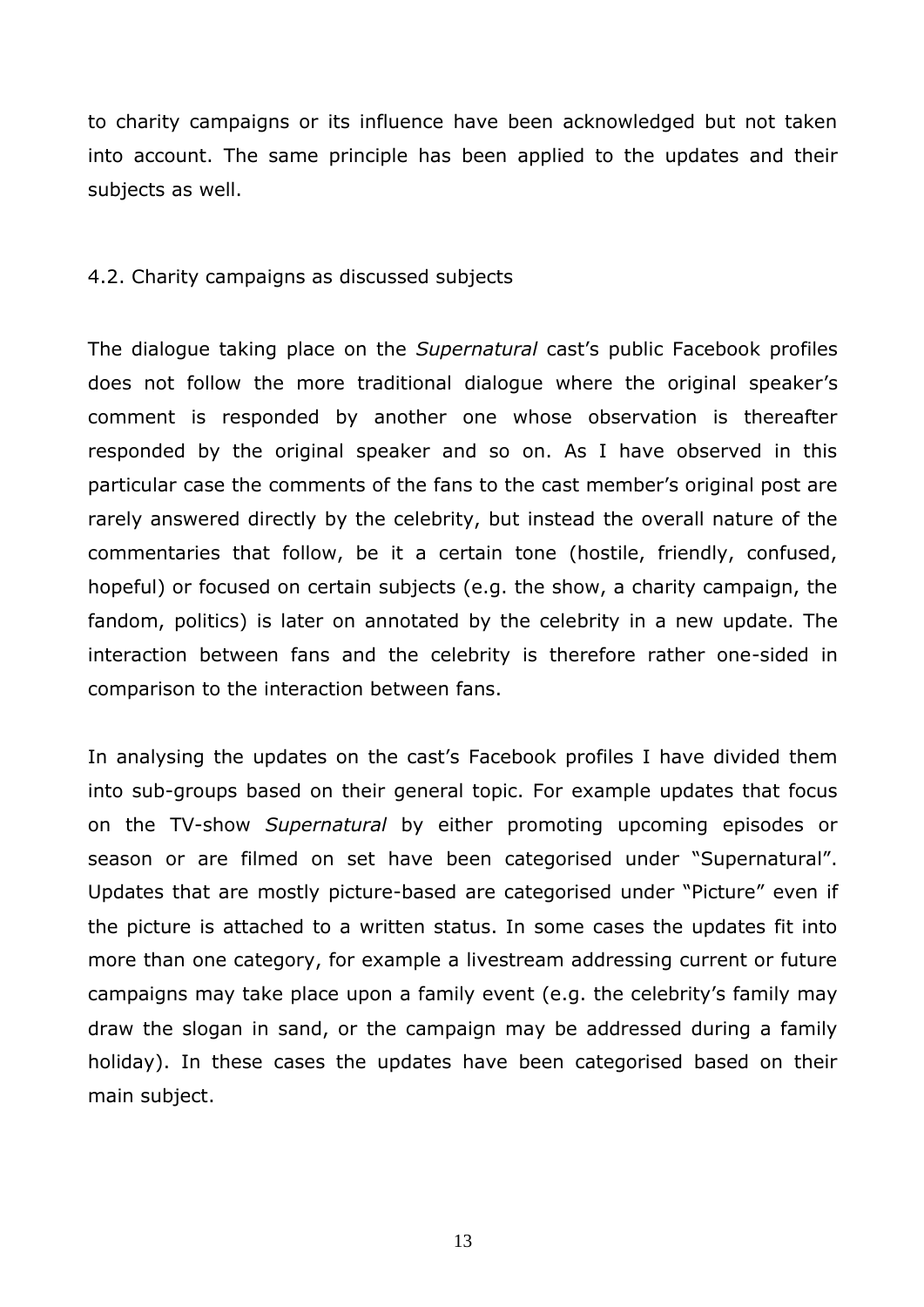During January  $1^{st}$  2016-November  $10^{th}$  2016 there were approximately 152 updates posted by Jared Padalecki (error marginal  $+/- 2$ ). 10 of those were videos or pictures created by the fans but posted by Padalecki. At least one update had been removed shortly after posting. (See Table 1.)

The style of the updates was largely visual: in total, 90 updates were picturebased (pictures with links included) and 36 video-based. Only 16 updates consisted only of text (at times with links) with no pictures or videos attached. 50 updates in total concerned the Always Keep Fighting campaign and its subcampaigns making up 55.6% of total updates. Together with campaigns launched by others, 68.9% of all Padalecki's updates within the time period of 11 months focused on charities and philanthropy. The majority of fan comments regarding charity campaigns, their reception and personal impact on the individuals was also found on Padalecki's wall.

Misha Collins' profile used more visual media than Padalecki's and also covered little wider subject area with politics that became the main theme in October 2016 during the United State Presidential Election (see Table 2). As Collins is the founder of one charity (Random Acts) and the philanthropist scavenger hunt game GISHWHES it is no surprise that a notable portion of his updates were charity-focused. This data was collected between January 6<sup>th</sup> 2016 and November 9th 2016.

In total there were 284 updates. 29.2% GISHWHES, Random Acts 5.6% and 7% Other charities, all but two promoting the AKF: You Are Not Alone campaign in cooperation with Jensen Ackles. In total, 41.9% of updates concerned charities and philanthropy.

On Collins' wall, the fan comments were divided between charitable acts, the series, and political discussion.

On Jensen Ackles' wall there was the least activity between January 7<sup>th</sup> and November 9<sup>th</sup> with 34 updates in total, 38% concerning charity campaigns (Always Keep Fighting: You Are Not Alone, GISHWHES) none of which were launched by Ackles but were supported and promoted by him, in number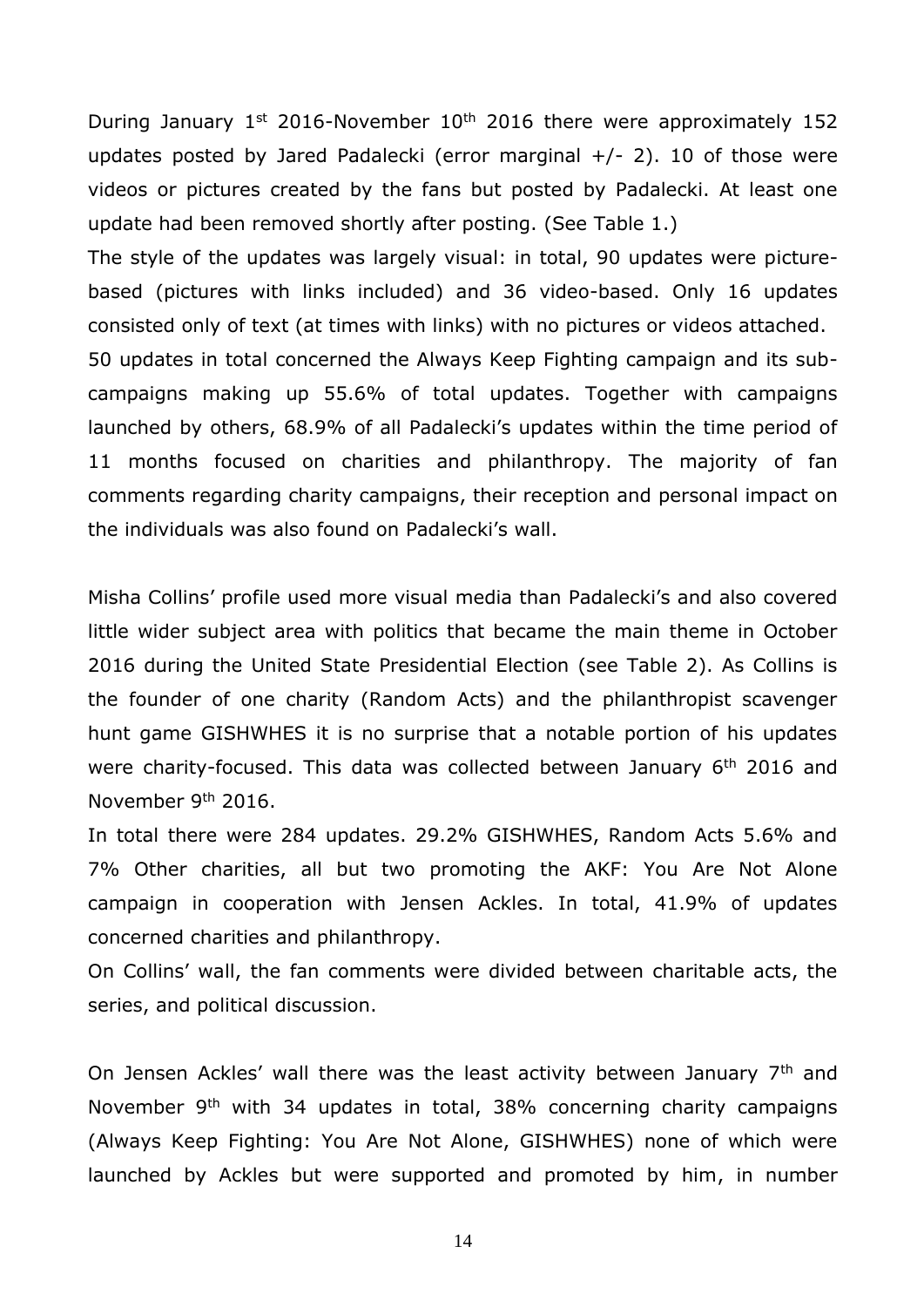second only to the updates of the TV-show that make up 44% of total content. The majority of updates were video and livestream based. (See Table 3). The fan comments on Ackles' wall predominantly concern the series and its upcoming episodes, conventions where fans either have met or hope to meet the actor(s), and the updates themselves regardless of the subject of the update.

This content study shows that charity campaigns are one of the main subjects on the *Supernatural* cast's Facebook walls, which in turn reflects the importance the campaigns are given in discussion.

## <span id="page-14-0"></span>5. RESULTS

Regardless of the public nature of the platform, the fans share their often very sensitive stories of their personal struggles with mental illness or other hardships of life without feeling the need to disguise their identity behind a nickname. It is likely that while their comments are available for anyone to read the participants "may feel they are part of a trusted community and use the space to communicate intimate details of their lives" (Eynon et al. 2008, 26). It is also possible that while these stories are shared on the celebrity's social media site they are not realistically expected to be answered or even read by said celebrity, as suggested by the comments following the rare instances in which the stories are acknowledged via a "like" or a comment or by being shared by the celebrity. In these cases the tone of the reaction is always positively surprised, and rarely do the fans wonder if the celebrity is going to acknowledge their comment or not. Instead the comments are responded by other fans with encouraging words and by sharing their own stories to show solidarity.

<span id="page-14-1"></span>5.1. Fan reception of celebrity involvement in charity campaigns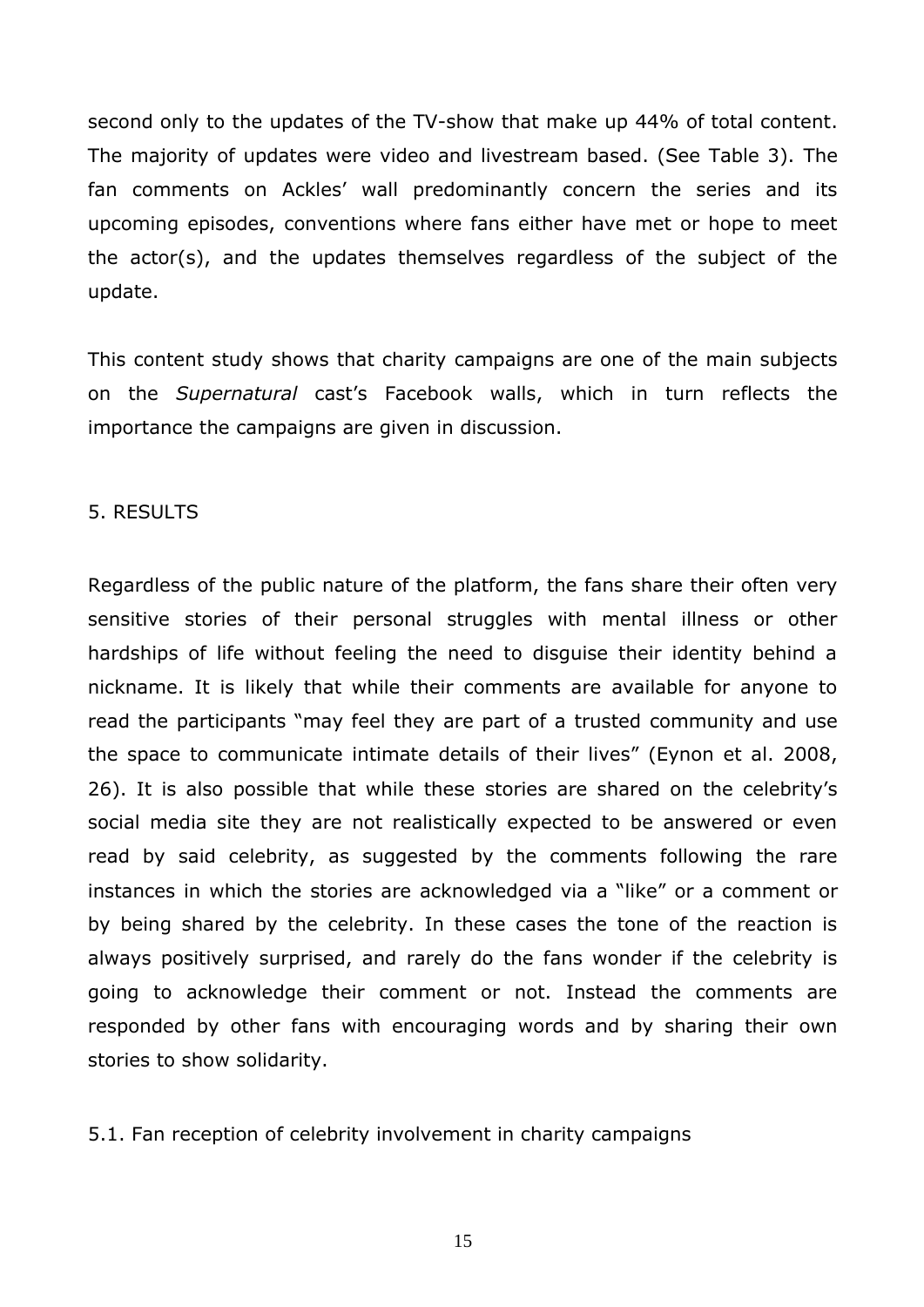The profit raised from selling of the campaign products is donated to charity organisations founded on the basis of providing aid for the people in need and/or spreading information of the subject (cancer, mental illness). However, the campaigns themselves provide not monetary but spiritual and social support as well, as becomes apparent in the comment section of the Facebook updates about the campaigns where fans share their stories of how the campaign has had an impact on their lives. In most cases it is not only the issue of mental illness, especially depression, being given prominence but also learning that the people the fans look up to may also suffer from the same disorder as the fans.

As the profiles in social media are public, in order to preserve the anonymity of the fans their names have been censored, and any distinctive writing style has been altered closer to standard language within the limits of not changing the core of the sentence. The fans have been given random numbers to distinguish between individuals. It is worth noting that the discussion on social media concerning charity campaigns is largely dominated by female fans, male fans participating more in discussion concerning the series. As the majority of celebrity updates on charity campaigns was found on Padalecki's wall with aforementioned 68.9% in total, most of the quotes originate from the comment section of Padalecki's updates as well.

## <span id="page-15-0"></span>*5.1.1. Battling stigma*

FAN-148: Hello, I just wanted to say that thank you for what you Jensen Ackles are doing. *There's always been a stigma about mental issues* […] and there are times that we don't seek help because of what we think people would say or what it would do with our career. It's getting better and it's really amazing to see that you guys are there and shown us that it's okay to not be okay and to seek help.

October 2016

Fan-148 brings up the concept of *stigma* often associated with mental illness. Goffman (1963) defines stigma as a discrediting attribute of the self that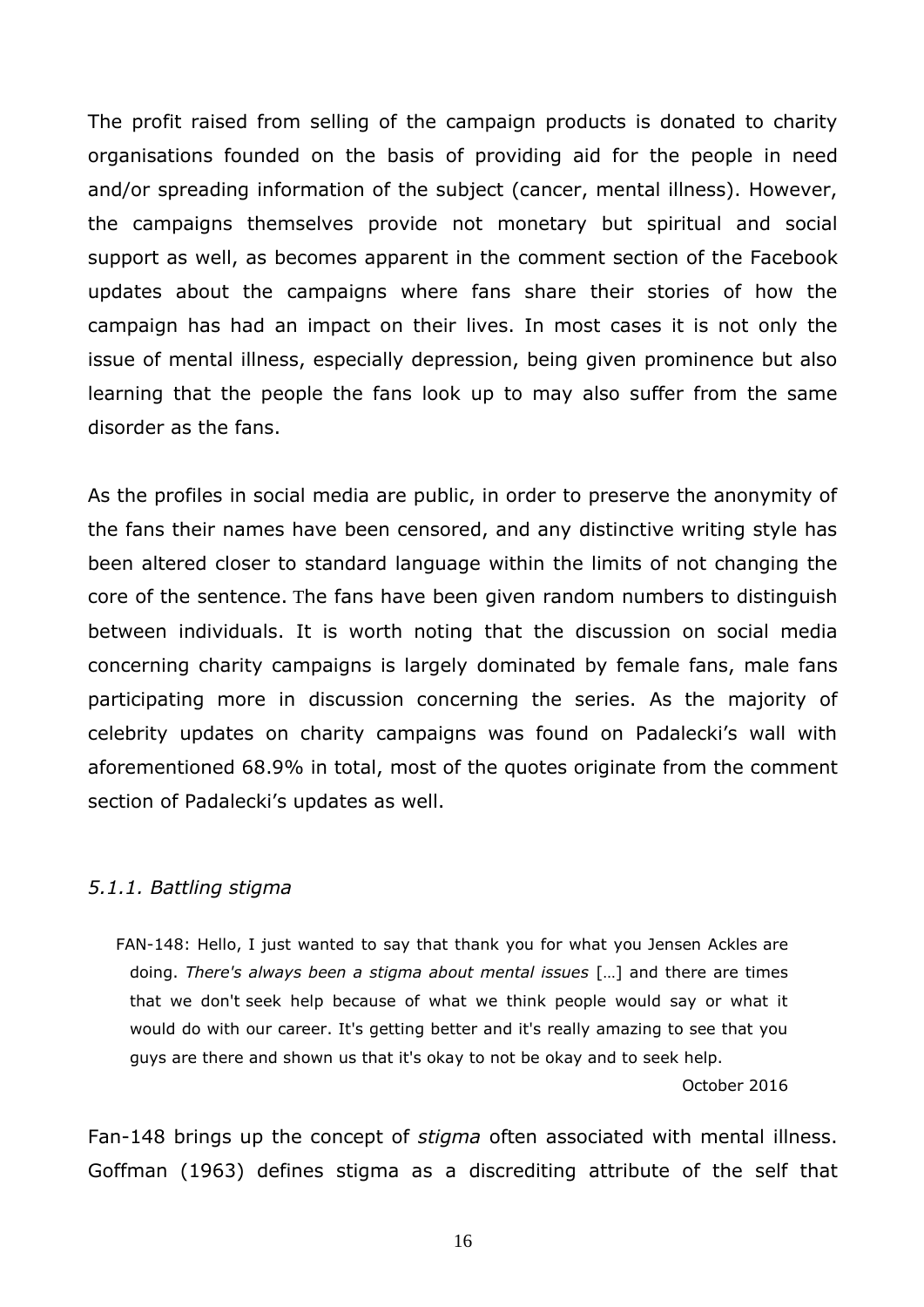diminishes the social actor in the eyes of others if discovered. This forced the individual to manage his or her personal information and social relationships to avoid becoming discredited, greatly restricting the individual's life and possibly leading to isolation and "imped[ing] personal recovery" (Lucksted et al. 2011, 51). The stigma of mental illnesses such as depression is often a notable cause of concern for the individuals with depression (Griffiths, Christensen & Jorm 2008, para. 1).

FAN-24: I am a child of the 60's/70's and back then we didn't get help, it was a cause for shame to have anxiety/panic or depression. Thank God the attitude toward mental health is changing. […] the amazing thing about the SPN family [is that] you truly are surrounded by people who care.

#### February 2016

Fan-24 attributes the idea of shame to the discrimination she feels she has faced. From her perspective, a mental illness is a shameful, discrediting feature. In both the cases of stigma and shame, the individual's projected self (for instance, the appearance of a mentally healthy individual) has become threatened leading not only to the discrediting of the individual but also to her shame, and possibly her primary social group's shame as well for they are the ones sustaining a discrediting value attributed to the mental illness. For this reason stigma is present in the case of Fan-24 as well. As mentioned in the former chapters, one of the charity campaigns' goal is to raise awareness of mental illnesses and to reduce and even eliminate the stigma associated with them. In Fan-24's comment it is suggested that this open discussion of mental disorders has lead to the change in the public attitude towards mental health. It is also suggested that she has found support in the fandom through the charitable activities and general acceptance of people like her.

In battling stigma, the individual's sense of empowerment becomes a significant factor. As found by Rüsch et al. (2006), perceived discrimination (as suggested by Fan-148 in "*we don't seek help because of what we think people would say or what it would do with our career*") can lead to low self-esteem and even self-stigma where the individual applies the negative discrediting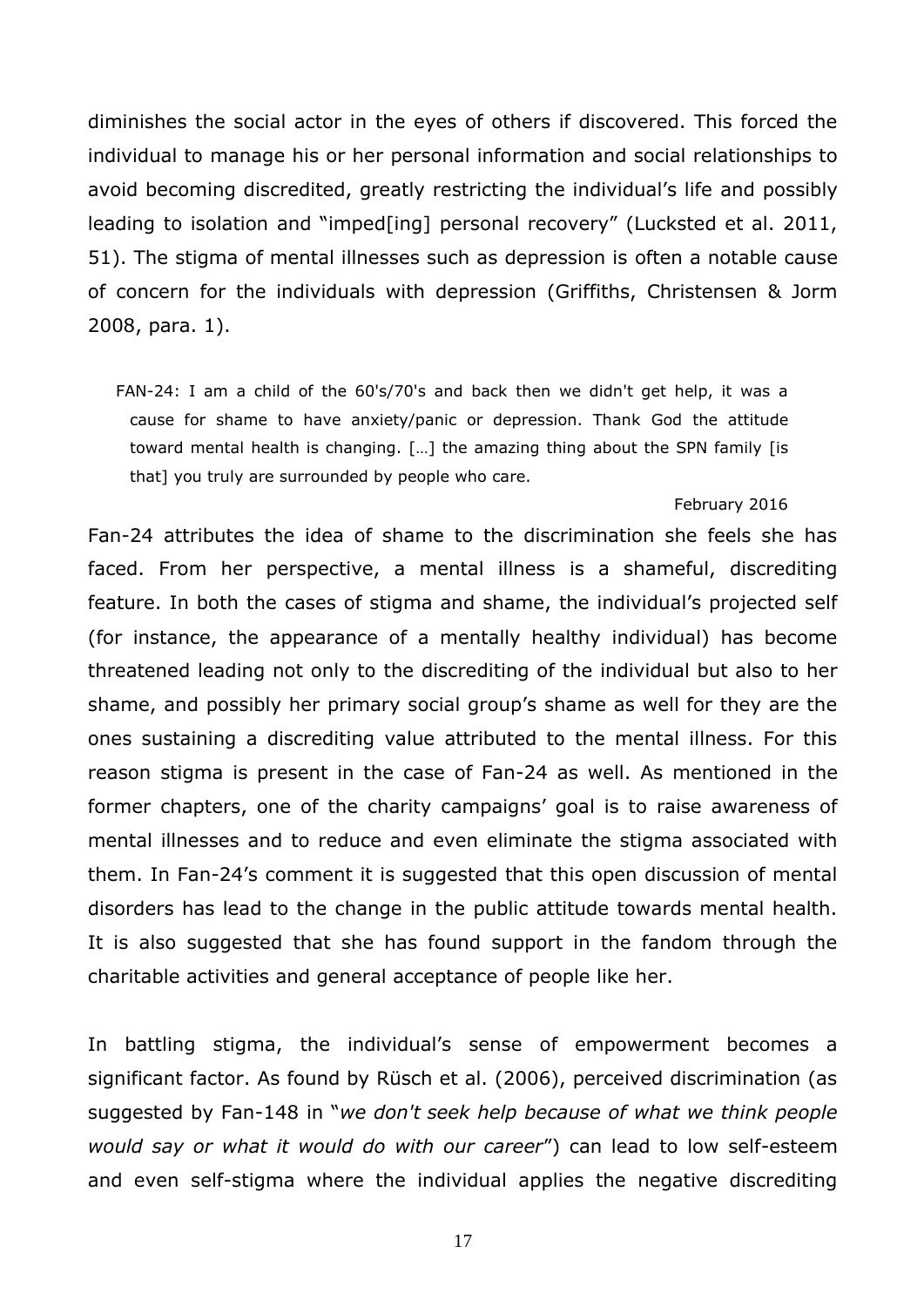element or stereotype to themselves, whereas low perceived discrimination prevents self-stigmatisation. The charity campaigns launched by *Supernatural* cast battle this discrimination with their rhetoric that actively includes the people with mental illness as a part of the Supernatural "family" while also reminding them of their worth ("You are enough", the "You Are Not Alone" and "Love Yourself First" campaign titles). This reminder as well as the availability for an individual to discuss the threats they may feel to threaten their worth and ability "is a strong interpersonal resource to counteract the effects of selfesteem threats" (Dennis 2003, 325) through attentive listening, encouragement, reassurance and expressions of caring and reflection (Dennis 2003).

FAN-221: Hey Jared […] I wanted to tell you that [the Always Keep Fighting campaign is] one of the influences that encouraged me to go to counselling...today was my first session and it really helped me! I am feeling a lot more relaxed about talking to people about what I'm going through.

#### October 2016

One of the recurring themes in the comments is the relief that comes from mental illness being publically acknowledged which the fans interpret as a proof of the acceptability of their condition. Fan-221 writes about "feeling a lot more relaxed" due to the positive impact, or inspiration as she words it, has encouraged her to be more open about her struggles with depression. Here parallels to the issues with stigma brought up by Fan-148 can be detected. Several scholars (see Barney et al. 2006; Vogel et al. 2007; and Griffiths et al. 2008) have agreed people with depression to be reluctant to pursue professional help due to stigma.

## <span id="page-17-0"></span>*5.1.2. Empowerment through charity campaigns*

The main factor discussed in this section is peer support, while the concepts of stigma and self-stigma in particular discussed in the former chapter are present as well. Self-stigma can be determined as internalised stigma where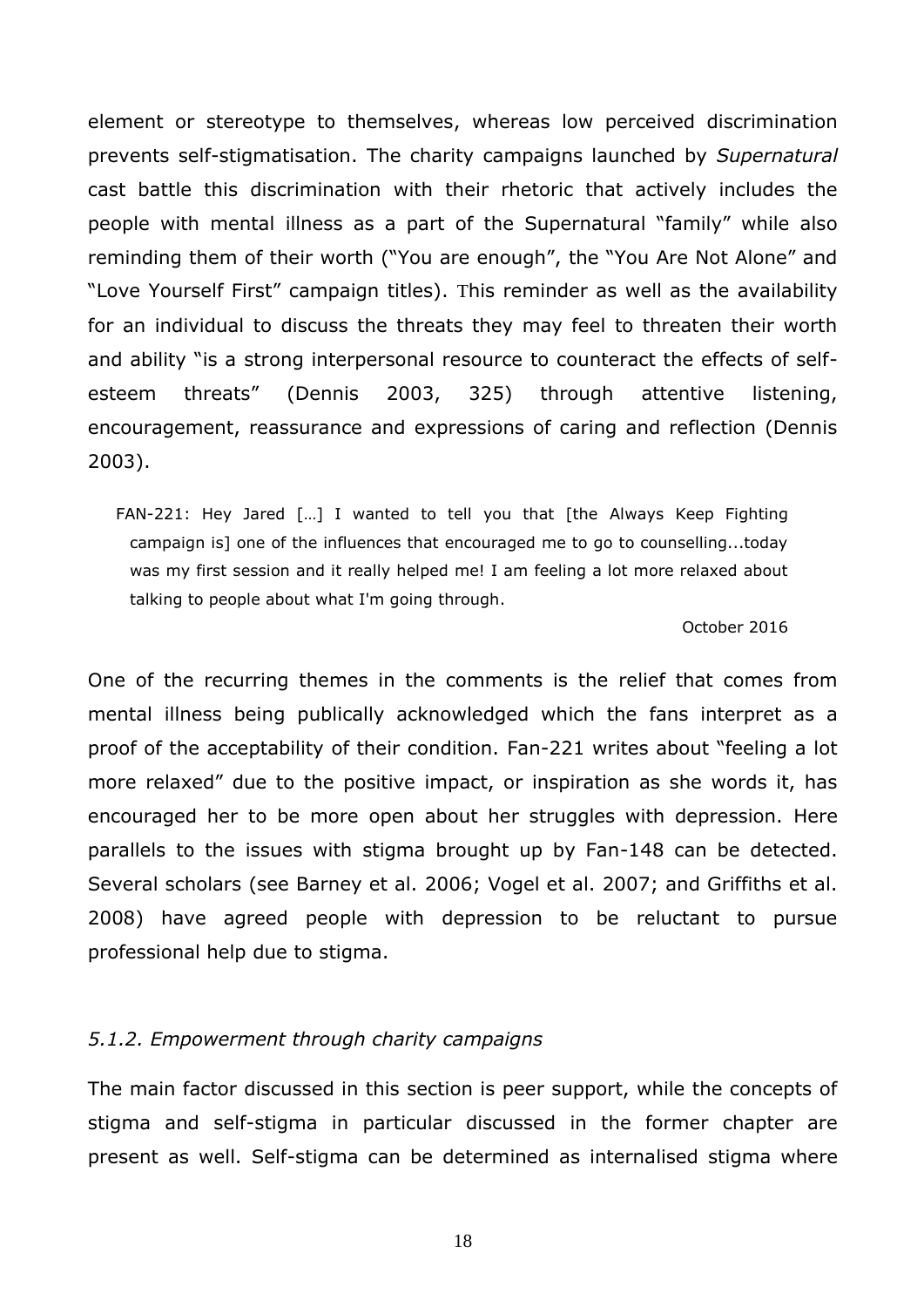the individual has accepted the common discrimination and applies it to themselves in the form of self-stigmatisation (Rüsch et al. 2006).

FAN-12: Thank you […] for telling us it's okay to speak up and say "hey, I deal with anxiety and depression" or "I have had thoughts of suicide" or whatever the case may be […] showing that it is okay for us to talk about it and support one another and say #YouAreNotAlone and to #AlwaysKeepFighting.

#### February 2016

Fan-12 brings up the importance of being able to talk about her condition. This I feel is a way of reducing self-stigmatisation by establishing ill mental health as a non-taboo subject that can be addressed without the individuals involved being stigmatised for not successfully performing the role of a mentally healthy individual. Similar themes are found in the following quote:

FAN-37: I am an addict and I also have been diagnosed with anxiety & depression. It really does help knowing that no matter how lonely I may feel when I'm having an episode, that I'm not actually alone in this battle!

#### February 2016

Fan-37 carries not only the stigma of a mental illness but also the one of an addict. However, she, like Fan-12, has found support in the fan community that she described as helpful. Rüsch et al. (2006, 399) find that the reaction people have towards the discrimination they face depends on "the level of identification with the group of people with mental illness. If they do not identify with this group, they are likely to remain indifferent, because they do not believe that public stigma refers to them. If, however, they show a strong sense of group identification, they are likely to react with empowerment and righteous anger." In the case of Fan-12 and Fan-37, both clearly feel strong identification with their peers with mental illness causing them to worry about the reaction the outsiders may show should their stigma be discovered, but they also identify with the supporting and de-stigmatising group of peers that gives them strength to withstand discrimination and the symptoms of their illness. I will address this further in the following section.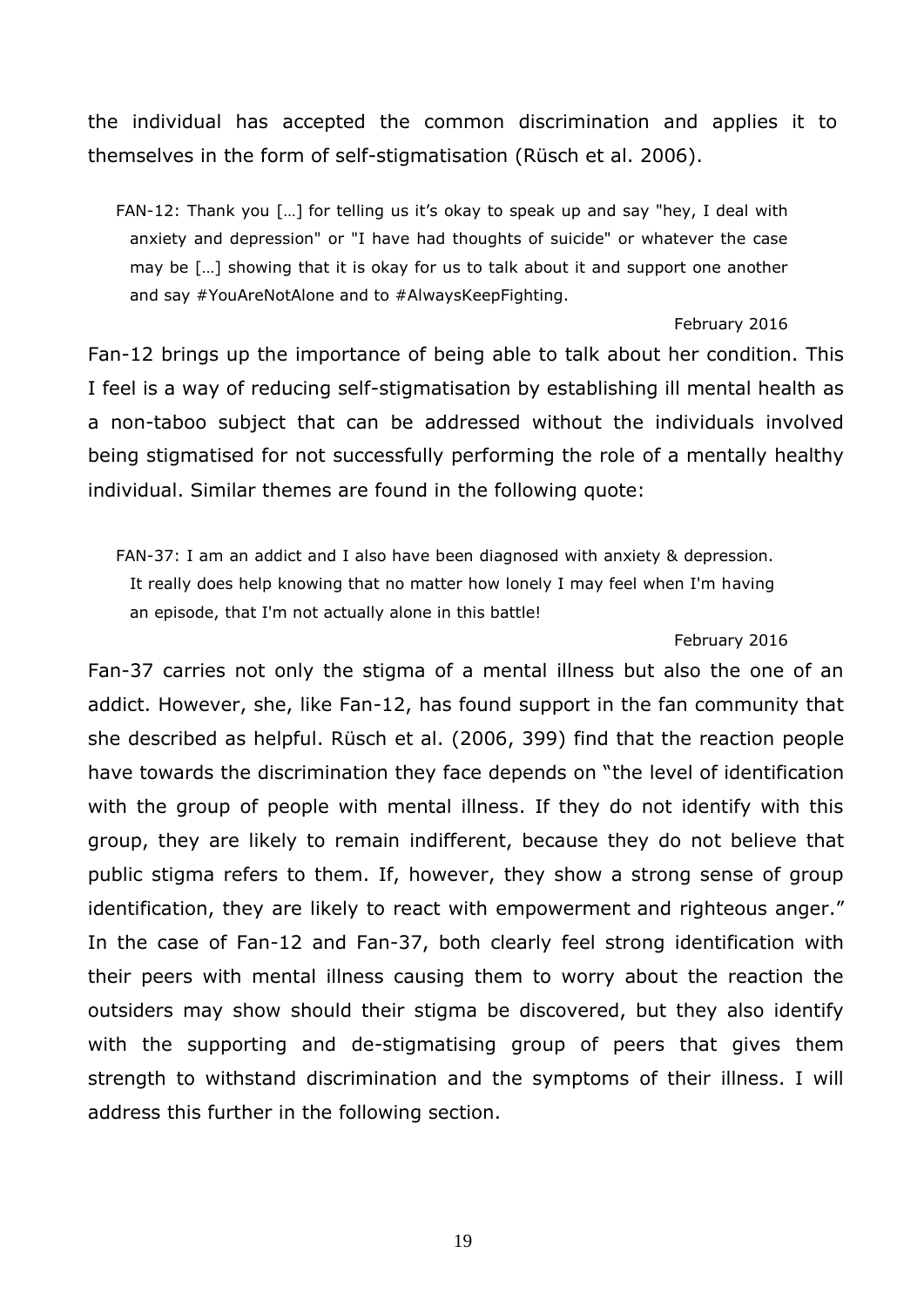# <span id="page-19-0"></span>*5.1.3. Representation matters*

This section is connected to the former sub-chapter 5.1.2. as representation and empowerment are often linked. The chapters have been divided based on the tone in fan comments: *empowerment* is here interpreted as pertaining to the positive impact from the collective peer support of the fan community. With *representation* I refer to the celebrity portrayal of mental health and the struggles it entails. This distinguishment has been done due to the difference the fans with depression themselves make between peer support and idol support:

FAN-126: I [have] both [severe] anxiety and depression, which runs in my family […] It has caused me problems with school, social settings, and everyday life. […] *Supernatural* was EXACTLY the thing I needed during the time not to feel lonely, sad and anxious […] it made me feel amazing that there was someone in Hollywood representing people with mental illnesses.

October 2016

Peer support in the online social group of a fandom among its other features also enabled the individual to feel themselves belonging to a group that supports them, accepts them and shares similar interests with them. This empathetic relationship can be argued to be one reason behind the fandom perceiving their group a family. Upon conducting this research the concept of *family* was found to be a recurring theme that should be analysed further. This is discussed in the chapter below.

# <span id="page-19-1"></span>5.2. The symbolic meaning of family

In both the TV-show *Supernatural* and its fandom, family is one of the strongest motifs, as also recognised by Padalecki in a Variety Magazine interview: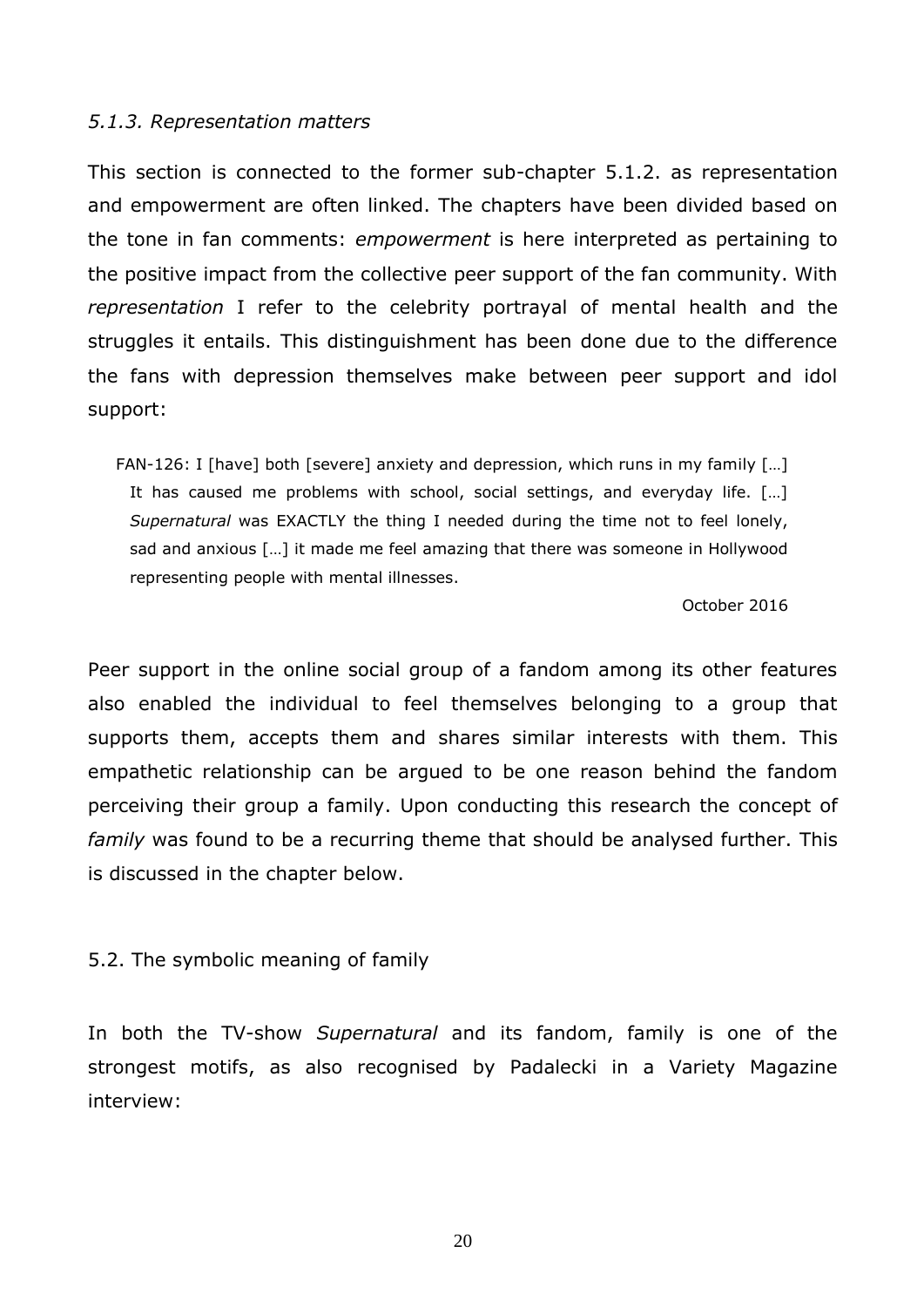"[…] every season, Sam and Dean are dealing with something greater than themselves and they have to either rely on the help of another, or a greater influence to help them get through it."

-Jared Padalecki (Prudon, Variety Magazine 12<sup>th</sup> March 2015)

"Family" is numerously referenced throughout the show, in both the characters' lines as well as in the episode titles, such as: *Family Remains* (s4 ep11*), Family Matters* (s6 ep07), *Mommy Dearest* (s6 ep19), *Brother's Keeper* (s10 ep23*), O Brother Where Art Thou?* (s11 ep09) and *All in the Family* (s11 ep21). Family also appears in the titles of the charity campaigns: In the *Jared & Jensen: Family Has Your Back* campaign in September 2016, the campaign is introduced with the quote "It's been 12 years together which makes us all family" (see Image 1). The campaign promotions on Facebook are also often accompanied by a hashtag #SPNFamily that is also used by the fans in reference to the community, and it is also repeated in the fan comments:

FAN 86: [People], it's ok to not be able to afford the merch. These shirts, hats, and hoodies don't define this family. They're just a symbol. This family is made of love, kindness, and support. You are all loved whether you can buy gear or not. Stay safe and always keep fighting.

In Introduction I have mentioned how the question of how a family is defined is a strong and recurring element in the show, and something embraces by the fandom as well. In the *Supernatural* series the characters have been shown being willing to sacrifice everything for family. Similarly, in the fandom *family* represents the readiness to support members of the community (and outside the community) regardless of their weaknesses or disabilities. While the fans, unlike the characters in the series, are not expected to give up their lives for their peers, some monetary sacrifices are willingly made, as demonstrated in the following conversation that took place on Misha Collins' Facebook wall when the You Are Not Alone campaign was launched:

FAN A: Excuse me Jensen or Misha. If either one of you could loan me the money for the shirt, I could pay you back in two weeks; I don't want to miss this.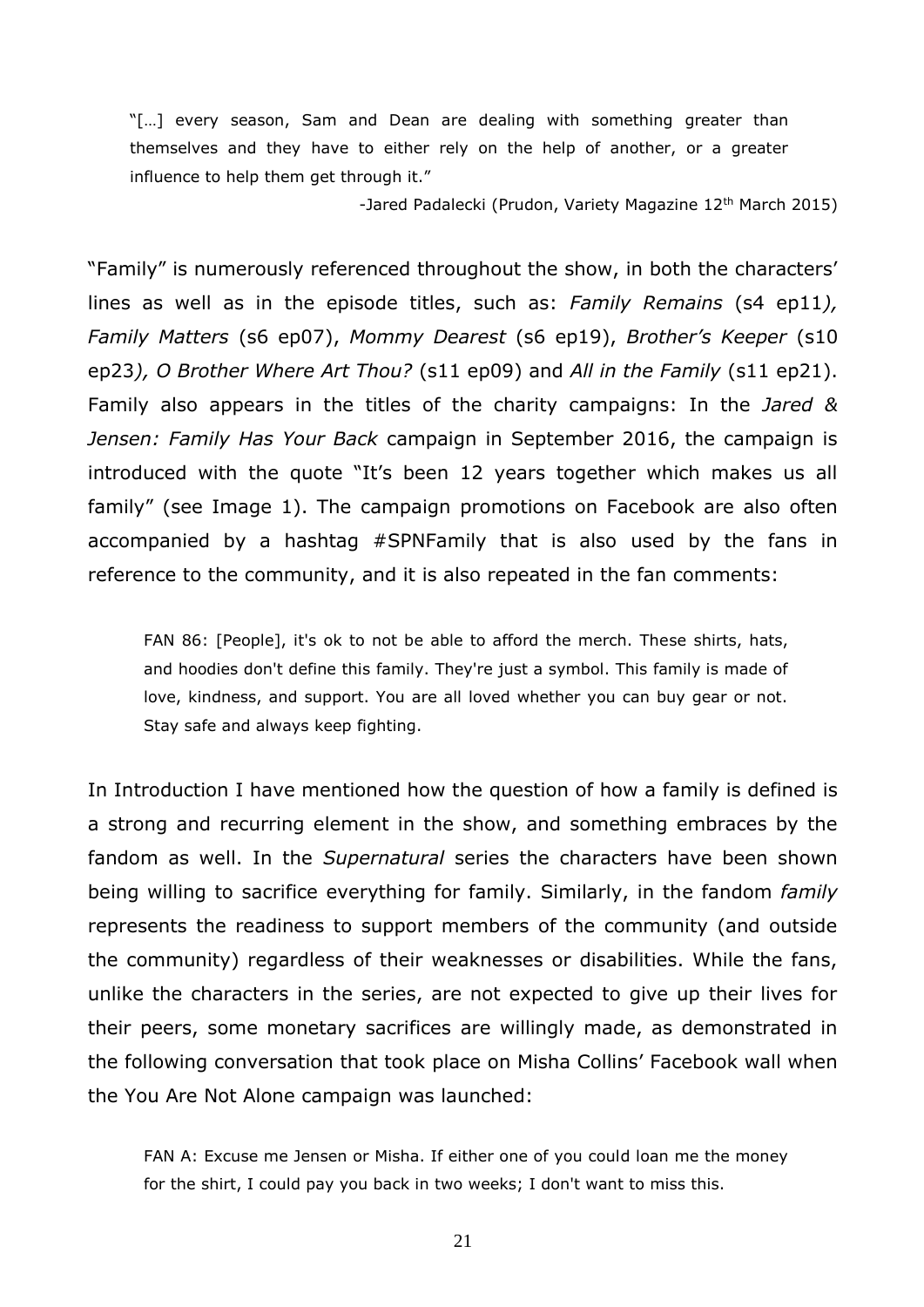FAN B: I'll get you one, [FAN A]. Just pay it forward next time there's a YANA campaign.

FAN A: Oh my gosh [FAN B]. This means so much to me. I would tell you why but that would take a really really long time. Thank you! FAN C: This is why our fandom is a family.

As seen in the quote, Fan A is willing to participate in the charity campaign but cannot yet afford any of the products and is asking for the celebrities leading the campaign to give her a chance to participate by lending her the money she needs (other fans have shown similar behaviour by asking the cast to extend the campaign by a couple of days). Fan B steps in and "sacrifices" the money Fan A needs by offering to buy her the shirt. However, Fan B is not asking for their money to be returned but instead requests Fan A to show another fan the same kindness in the future. Fan C, an onlooker so far, considers this act of philanthropy towards a peer to be the proof of the familiness in the community.

Based on these observations it appears that the strong cohesiveness within the community as well as the shared lengthy history are the main factors that give the community the symbolic meaning of a family. One way for the fans to express belonging to this group is wearing the merchandise through which the charity campaigns are funded.

The merchandise surrounding the charity campaigns function as icons for the campaigns and the *Supernatural* community itself, as each item carries the campaign name and slogan as well as the pictures of the lead stars or other identifiable symbols for the TV-show (such as the anti-possession symbol that appears in the show, or the 1967 Chevrolet Impala). In larger scale they symbolise the communal aspect of the fandom: by purchasing a shirt or other article of clothing linked to the TV-show, the community built around it, and a charity campaign the individual promotes themselves as a member of a specific community as well as a philanthropist. Solomon discusses the role of products as social stimuli, and argues as follows: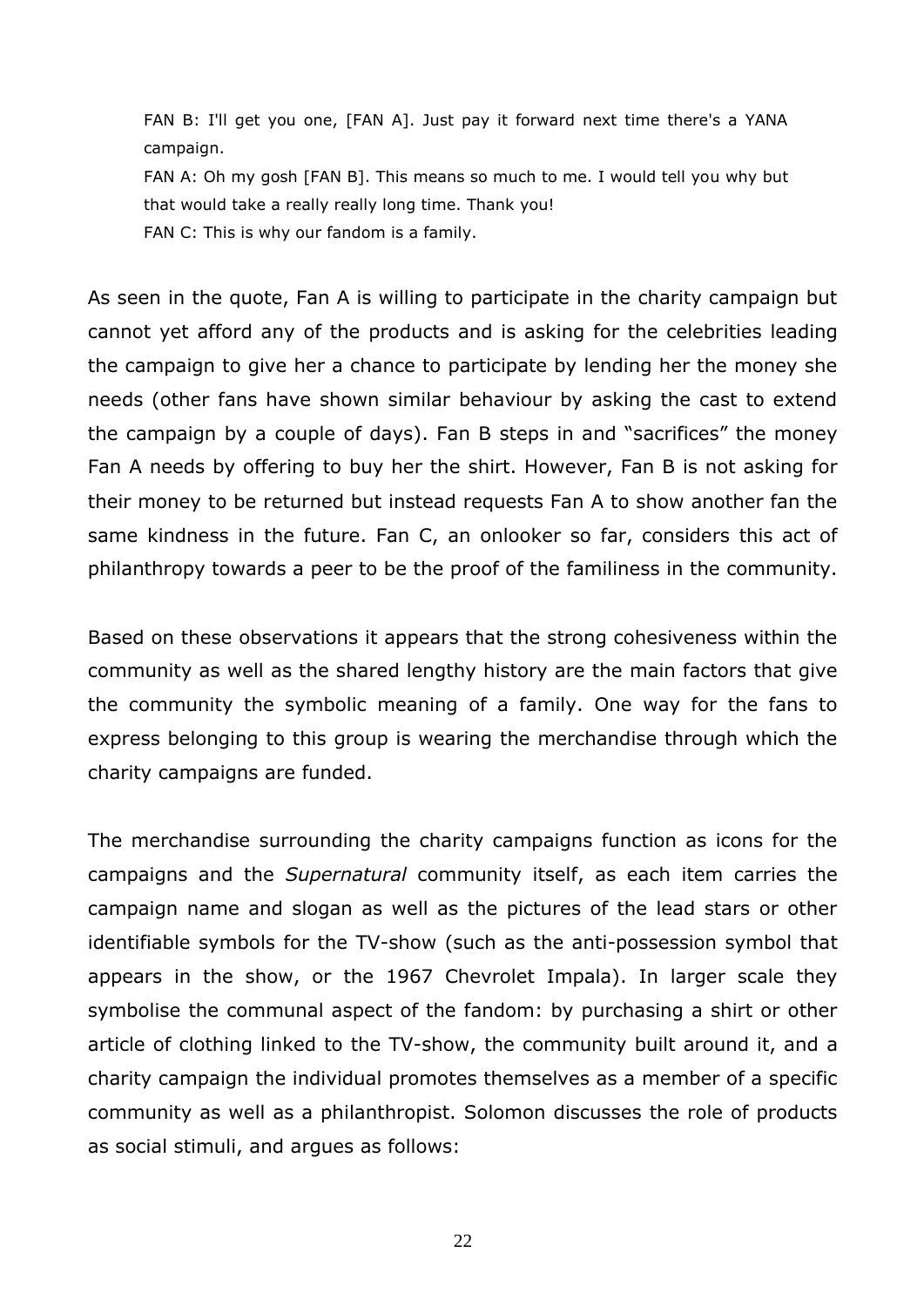- 1. "The symbolism embedded in many products is the primary reason for their purchase and use.
- 2. Individuals are evaluated and placed in a social nexus to a significant degree by the products which surround them.
- 3. The reflexive evaluation construct implies that the product symbolism which is instrumental in assigning meaning to others is also used by individuals to assign social identity to themselves.
- 4. The outcome of this self-definition process guides behaviour via the social script that is evoked.
- 5. Symbolic consumption can exert an a priori effect on role definition and interaction, especially in situations where internalized behavioural responses are lacking." (Solomon 1983, 327.)

In the *Supernatural* fandom similarities can be perceived. The fans (either with or without depression) for the most part do not buy the products for the sake of consuming but because of the symbolism of philanthropy and being a part of a group they carry (1). Owning a product with a campaign logo can be argued to express to others that the owner has indeed donated money to a charitable cause and is therefore an active member of the community in this respect, setting him or her apart from the fans who have not participated in the activities for one reason or another (2 & 3). This research is not, however, concerned with why fan/charity merchandise is bought, and so drawing conclusions from Solomon's list can only be done on a rather superficial level. Nonetheless what matters for this research is the meaning of family being attributed to the merchandise, campaigns and the fan community alike. In this way owning a part of the merchandise can be argued to be its own variety of peer support by enhancing the sense of belonging to an empowering and accepting community.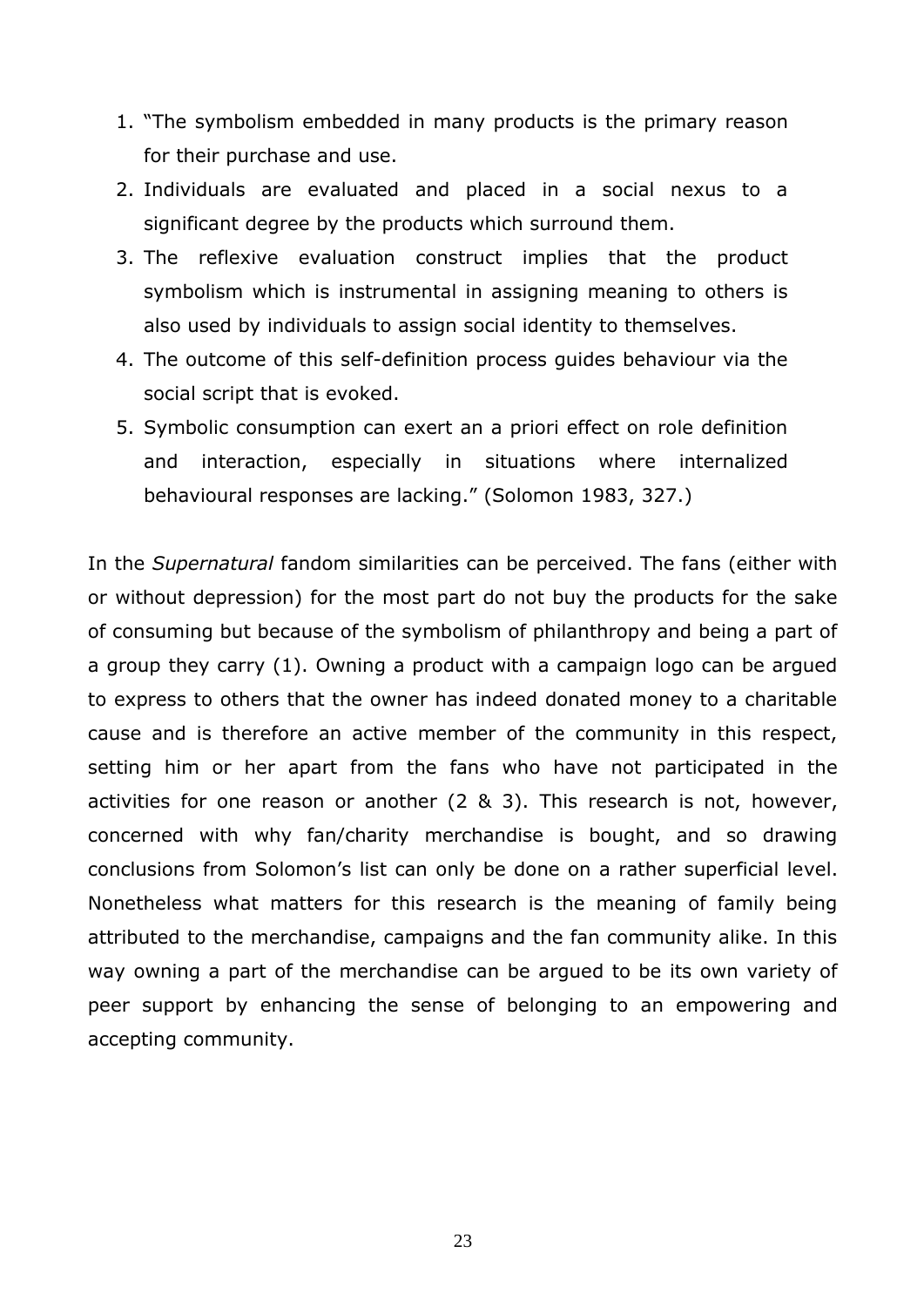# <span id="page-23-0"></span>6. DISCUSSION

To sum up, it has been found that active celebrity participation in campaigns that raise awareness of mental illnesses has a positive, supportive effect on those fans who themselves suffer from a mental illness. While the full fandom itself is too vast to qualify as a support network, the whole of the fandom involving also the fans who simply watch the series and are not active participants in the fandom activities, through the charity campaigns it creates micro support networks within the larger main network. In addition, the family rhetoric contributes to strengthening the social bonds between the individuals.

The fan reception found in this study has been mostly positive. It is still worth pointing out that not all fans find celebrity participation necessary. However, these comments are more likely to come from fans who themselves have little personal connection to the subject of the charity campaign. The fans who report suffering of having suffered from a mental illness are on the other hand more likely to consider celebrity participation empowering.

## <span id="page-23-1"></span>6.1. Ethics and challenges

In social research the key ethical principles are informed consent, anonymity, confidentiality and privacy, and avoidance of harm. Issues rise with questions about how informed the consent can be and is it always meaningful or even possible. In addition, guaranteeing anonymity requires ensuring the individuals cannot be identified from the data. However, in cyberspace and especially on social media sites the users often appear under their own name and picture, and so tracing comments back to the individual who posted them is more probable than identifying the respondent from offline data. Moreover, as individuals state their opinions in public under their presumably correct personal information, it raises the question about meaningful consent as the data is already accessible by other internet users worldwide. In this case it can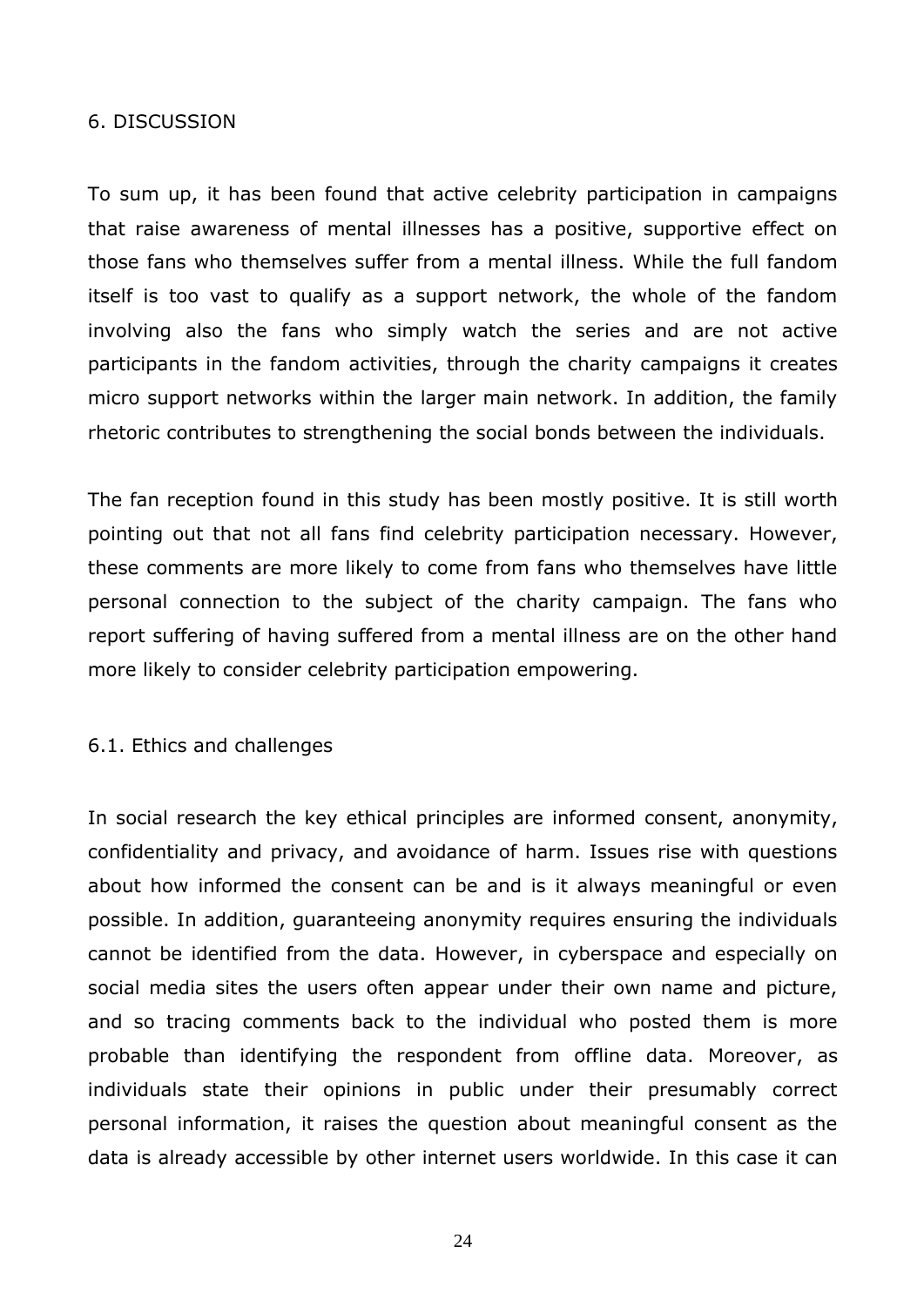be argued that by recognising the public nature of the social media domain the permission for data usage has been given and the individual is aware of the possibility of their opinions and statements being linked back to them. However, as internet is divided into communities in which the participant may feel they are part of a trusted, enclosed group, the researcher may be seen as an invader of such space.

Another issue to consider is the privacy of celebrities, or lack thereof.

As the personal life of a celebrity is so readily considered public information they can be argued being denied access to what Goffman (1956) defines as *back region* or *backstage*, a place where the desired front, or a collection of symbolic resources used to sustain a certain performance in front of "the audience" (other people), need not be maintained like they are in the front region: thus a back region is a "place where the performer can reliably expect that no member of the audience will intrude" (Goffman 1956, 70). In other words, on backstage an individual can step out of character and enjoy privacy. Some members of society are, however, denied this possibility in various ways. Notable examples of such persons are the homeless whose access to the backstage is limited due to their public living environment, as well as celebrities whose backstage is repeatedly breached by the public. Drake (2007, 219) raises the subject of *celebrity ownership*: the property is not as much the individual himself but rather than the image and its relation to the support of the masses that ultimately enable stardom. "Celebrity power depends upon the audiences and the media's investment in the status and exceptional nature of celebrity. At the same time, celebrities need to regulate and control the ownership of their images to maintain a monopoly over themselves as individualised brands." (Drake 2007, 219.) The right of privacy as an individual right defends against personal intrusion through anonymity, solitude and secrecy (Gavison 1980 in Drake 2007). In the life of celebrity the violation of this right is defined as "unwarranted intrusion", most notably in the case of media and freelance paparazzi.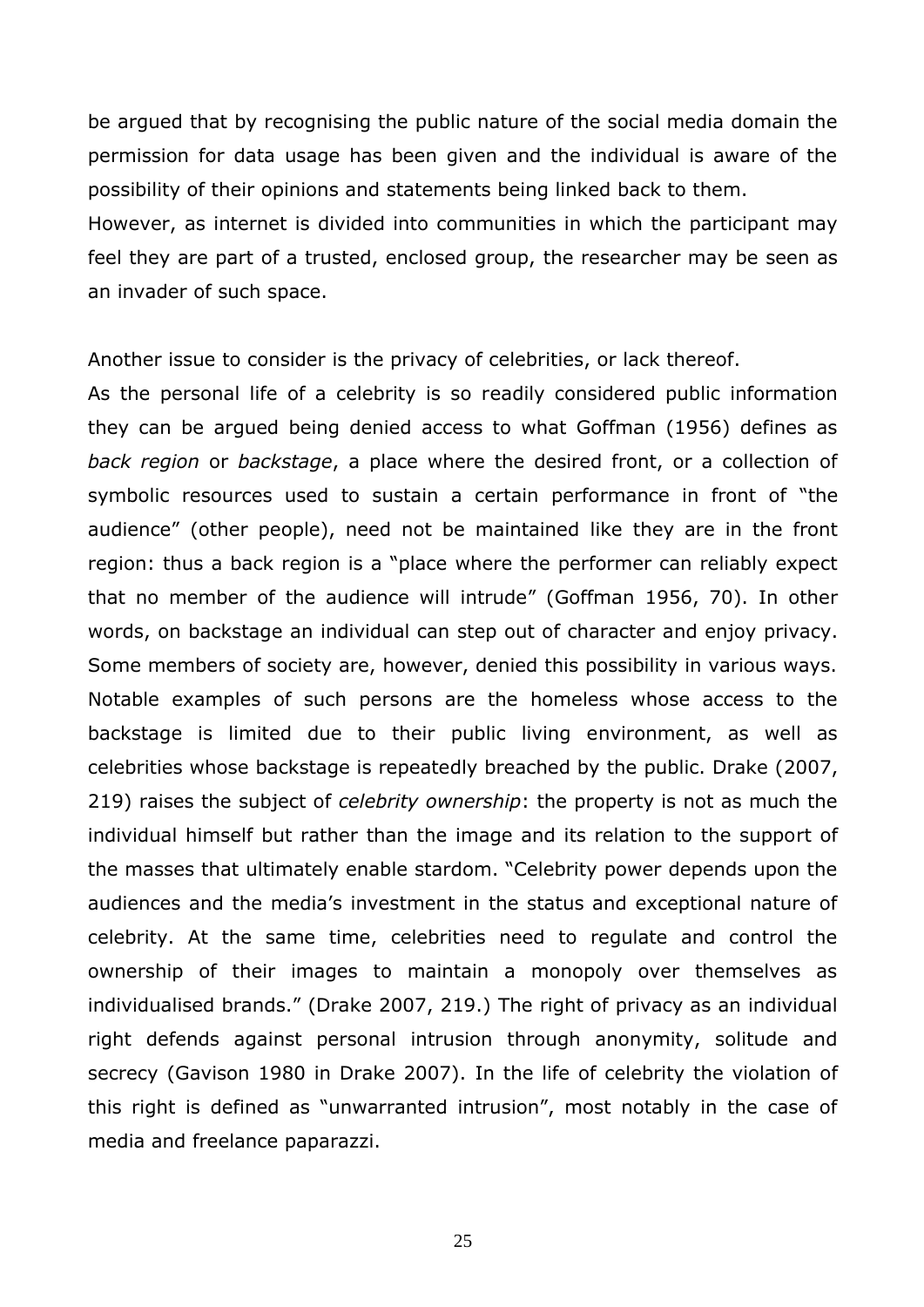This kind of forced publicity raises ethical questions for the researcher: by not granting a celebrity the same right to privacy as is guaranteed for noncelebrities, is the researcher taking advantage of that person? If so, should all future researchers concerning well-known individuals be conducted anonymously, and if not, why is this specific group excluded from this ethical principle?

As mentioned above in my dissertation the study is conducted on a public platform where the user chooses to reveal their name and picture to other users. This presents a challenge for the principle of anonymity with "laypersons" alone, whereas in the case of celebrities the publicity is amplified.

#### <span id="page-25-0"></span>6.2. Further research

My dissertation is a micro-level research conducted as a single case study. Further study is required to determine the larger scale effect charity campaigns have on the fans and the differences between fandoms not only in how useful the campaigns are found but also in the attitude shown towards such campaigns. Further study is also required regarding the change in online fan communities as discovered in Chapter 5 with the symbolic meaning of family being given to the community to highlight the strength of the social cohesiveness within the group.

As found by Webb et al. (2008, 109) the majority of research concerning the internet usage of young people emanates from the United States of America, raising a need for similar research conducted in other countries. Fan activism as described in this dissertation has not yet taken hold in Finland, and therefore it would be advisable to focus such studies in larger countries with a stronger fan culture. Alternatively it is possible to study in what ways Finnish fans may be involved with foreign campaigns and fan activism via internet, the dimensions of celebrity participation in charity, as well as how online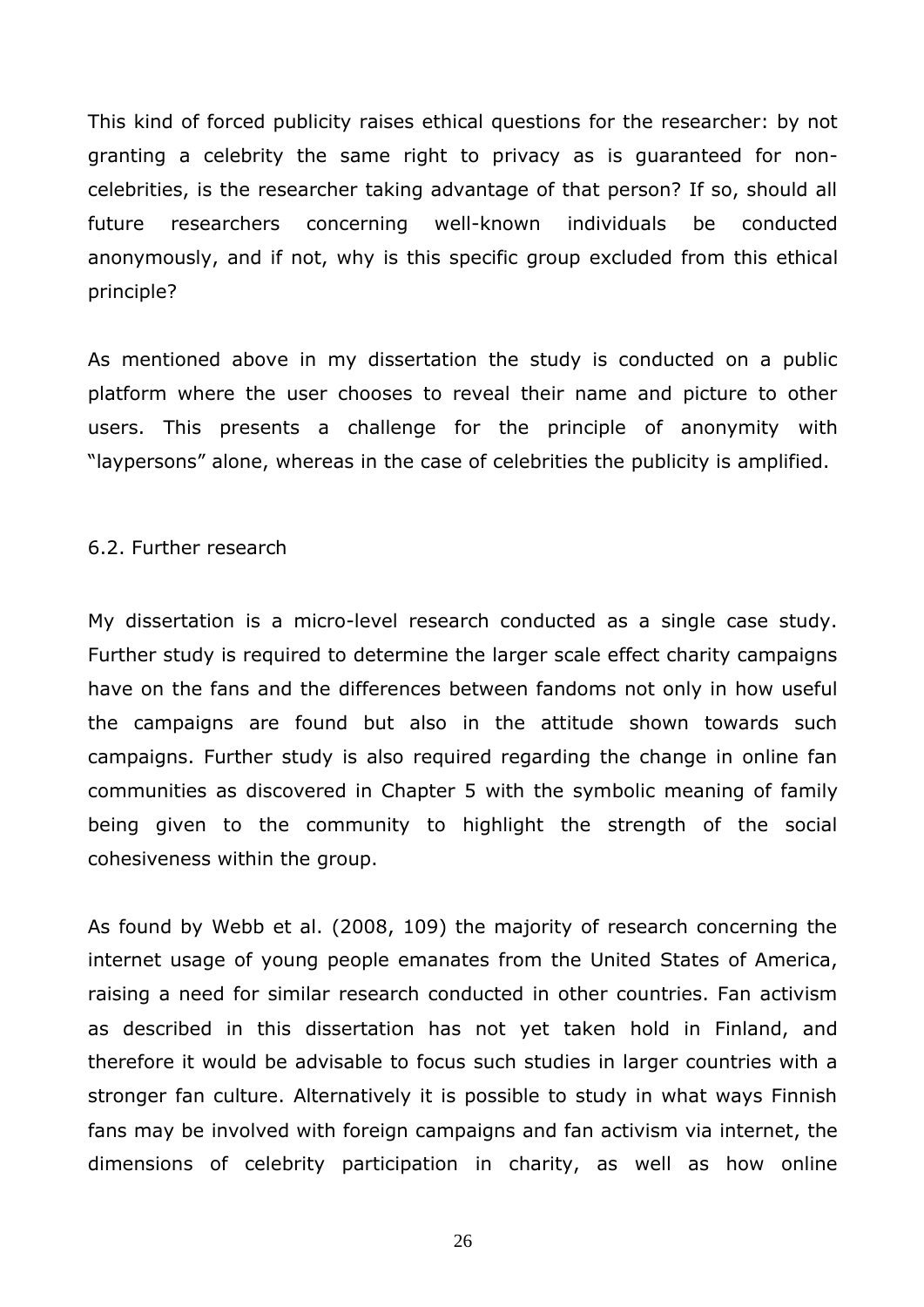communities contribute to the mental well-being of Finnish internet users. This type of research can be utilised in planning the rehabilitation of people with mental illness. As one possible outcome online support groups can be recommended alongside face-to-face psychotherapy or other treatment, as has also been suggested by Webb et al. (2008, 112). Lastly, more research could be conducted on the purchase of and the meaning given to merchandise the fans can buy and how owning specific fan products may influence the interpersonal relationships within the fandom.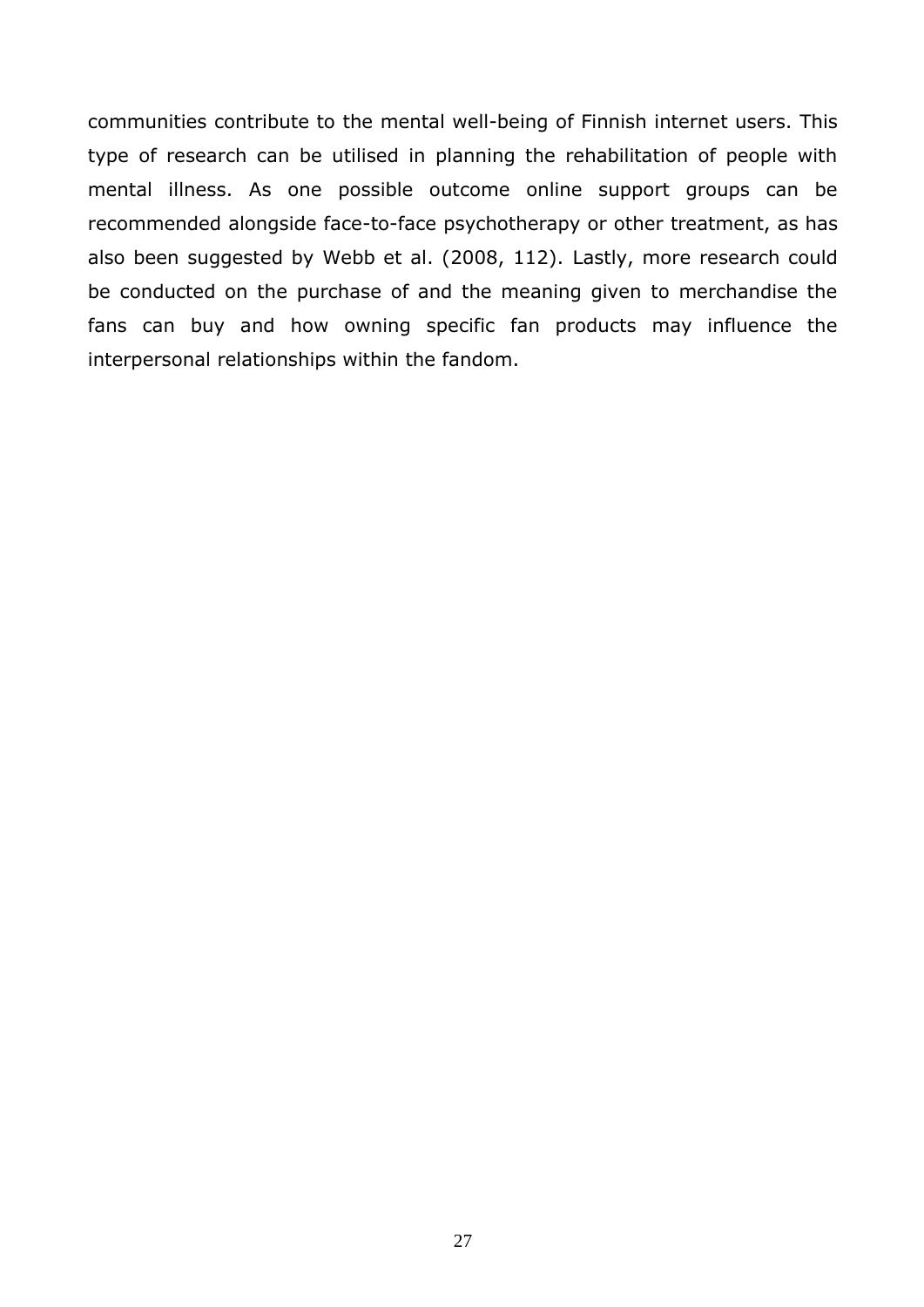#### <span id="page-27-0"></span>7. BIBLIOGRAPHY

Barney, L.J; Griffiths K.M; Jorm, A.F. and Christensen, H. (2006) Stigma about depression and its impact on help-seeking intentions. *Australian & New Zealand Journal of Psychiatry*, 40(1), 51-54.

Cashmore, E. (2006) Celebrity culture. USA: Routledge.

- Cheryl, H. and Alison, A. (1998) Theorizing fandom: fans, subculture, and identity. Hampton Press.
- Costello, V. and Moore, B. (2007) Cultural Outlaws An Examination of Audience Activity and Online Television Fandom. *Television & New Media,* 8(2), pp. 124-143.
- Dennis, C-L. (2003) Peer support within a health care context: a concept analysis. *International Journal of Nursing Studies,* 40(2003), 321–332.
- Drake, P. (2007) Who owns celebrity? Privacy, publicity and the legal regulation of celebrity images. In: Redmond, S. and Holmes, S. ed. 2007 *Stardom and Celebrity: A Reader*. Sage.
- Fernback, J. (2007) Beyond the diluted community concept: a symbolic interactionist perspective on online social relations. *New Media & Society*, 9(1). 49-69.
- Fleming, L. (2007) Participatory fandom in American culture: A qualitative case study of DragonCon attendees. Graduate thesis, University of South Florida.
- Goffman, E. (1956) The presentation of self in everyday life. University of Edinburgh Social Sciences Research Centre.
- Goffman, E. (1963) Stigma. London: Penguin.
- Herzog, A. (2014) "We, the Fans": Power in the Democratic Archive of Fanfiction. Doctoral thesis, University of Regensburg.
- Lewis, L.A. (2001) The Adoring Audience: Fan Culture and Popular Media. London: Routledge.
- Lucksted, A; Drapalski, A; Calmes, C; Forbes, C; DeForge, B. and Boyd, J. (2011) Ending Self-Stigma: Pilot Evaluation of a New Intervention to Reduce Internalized Stigma Among People with Mental Illnesses. *Psychiatric Rehabilitation Journal*, 35(1), 51–54.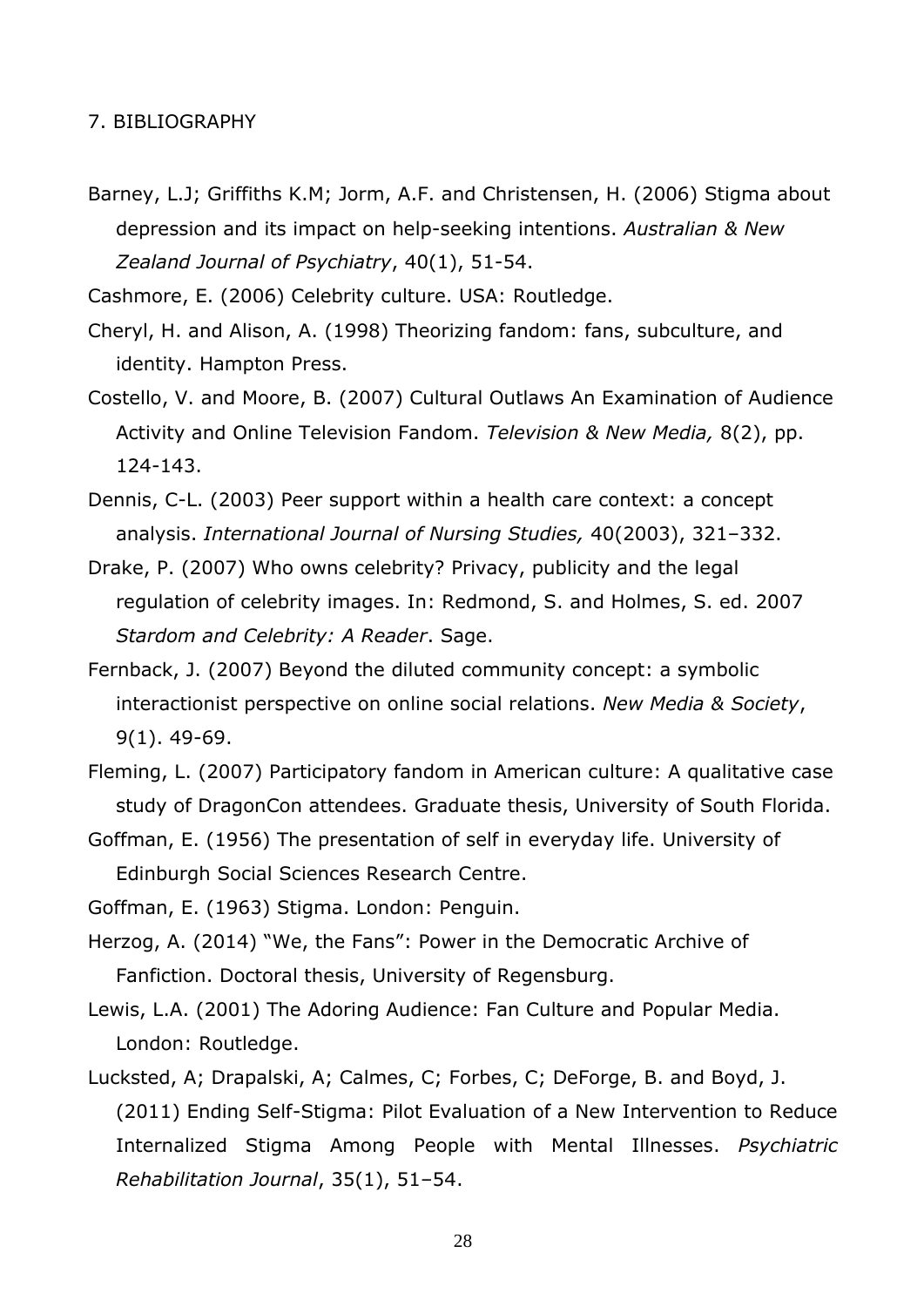Mahoney, T. (2013) Exploring the influence of social media on future intentions of charity sport participants. Doctoral thesis, University of Louisville.

- Marwick, A. and Boyd, D. (2011) To See and Be Seen: Celebrity Practice on Twitter. *Convergence: The International Journal of Research into New Media Technologies.* 17(2). 139–158.
- Marx, G.T. and Wood, J.L. (1975) Strands of Theory and Research in Collective Behavior**.** *Annual Review of Sociology*, 1(August 1975). 363-428.
- McNeil, B.J. (2009) Building Subcultural Community Online and Off: An Ethnographic Analysis of the CBLocals Music Scene*.* Communication Dissertations, Department of Communication, Georgia State University.
- Nikunen, K. (2008) Uusia katseita faniudesta faniuksiin. In: Nikunen, K. ed. 2008. *Fanikirja. Tutkimuksia nykykulttuurin fani-ilmiöistä.* Vajaakoski: Gummerus. 7-12.
- McPhail, C. (2006) The Crowd and Collective Behavior: Bringing Symbolic Interaction Back In. *Symbolic Interaction*, 29(4). 433–463.
- Rüsch, N; Lieb, K; Bohus, M. and Corrigan, P.W. (2006) Self-Stigma, Empowerment, and Perceived Legitimacy of Discrimination Among Women With Mental Illness. *Psychiatric Services,* 57(3), 399–402.
- Solomon, M.R. (1983) The Role of Products as Social Stimuli: A Symbolic Interactionism Perspective. *Journal of Consumer Research,* 10(3) December, 1983. 319-329.
- Suominen, J. (2009) Kaiken maailman tieto? Internet tietämisen kohteena, lähteenä ja välineenä. In: Saarikoski, P; Suominen, J; Turtiainen, R. and Östman, S. ed. 2009. *Funetista Facebookiin. Internetin kulttuurihistoriaa.* Helsinki: Gaudeamus. 116-156.
- Turtiainen, R. (2009) Tunne netissä. In: Saarikoski, P; Suominen, J; Turtiainen, R. and Östman, S. ed. 2009. *Funetista Facebookiin. Internetin kulttuurihistoriaa.* Helsinki: Gaudeamus. 193-233.
- Webb, M; Burns, J. and Collin, P. (2008) Early Intervention in the Real World. Providing online support for young people with mental health difficulties: challenges and opportunities explored. *Early Intervention in Psychiatry*, 2008(2), 108–113.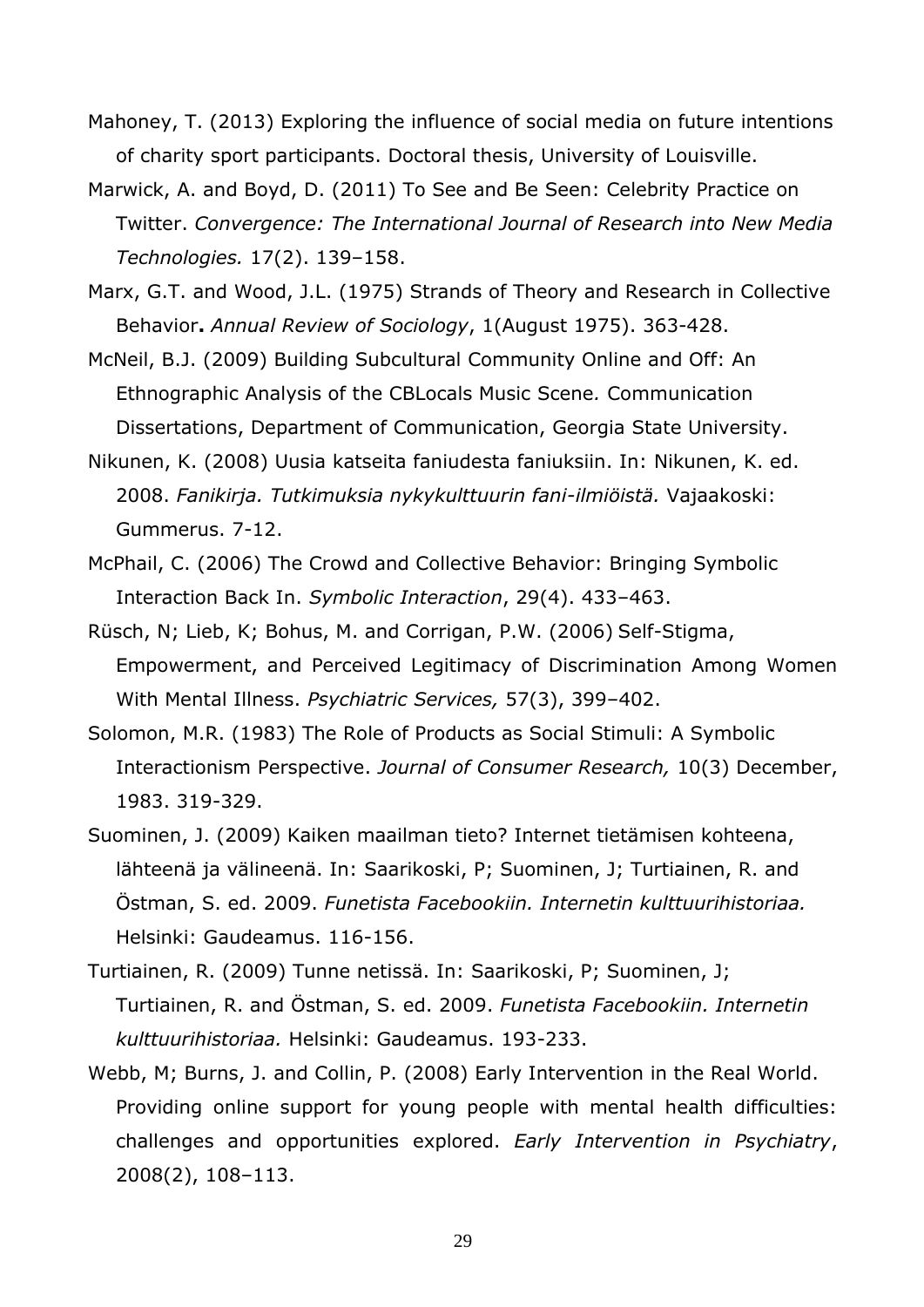- White, M. and Dorman, S.M. (2001) Receiving social support online: implications for health education. *Health Education Research*, 16(6), 693- 707.
- Wilson, M. (2015) The Celebrity Effect: An Exploratory Study of the Relationship between Celebrity and Charitable Giving using BBC Charity Appeals data. Centre for Philanthropy Working Paper, University of Kent.
- Vogel, D.L; Wade, N.G. and Hackler, A.H. (2007) Perceived Public Stigma and the Willingness to Seek Counseling: The Mediating Roles of Self-Stigma and Attitudes Toward Counseling. *Journal of Counseling Psychology*, 54(1), 40– 50.
- Zubernis, L.S. and Larsen, K. (2014) *Fan Phenomena: Supernatural.* United Kingdom: Intellect Books.

# <span id="page-29-0"></span>7.1. Online resources

- Baxter, P. and Jack, S. (2008) Qualitative Case Study Methodology: Study Design and Implementation for Novice Researchers. *The Qualitative Report*, *13*(4), 544-559. [Online] [Accessed 30.12.2016] <http://nsuworks.nova.edu/tqr/vol13/iss4/2>
- Eynon, R; Fry, J. & Schroeder, R. (2008) The Ethics of Internet Research. In: Fielding, R; Lee, R.M. & Blank, G. ed. 2014. *The SAGE Handbook of Online Research Methods.* [Accessed 4.12.2016] <http://sk.sagepub.com/reference/the-sage-handbook-of-online-researchmethods>

Felschow, L. (2010) "Hey, check it out, there's actually fans": (Dis)empowerment and (mis)representation of cult fandom in *Supernatural. Transformative Works and Cultures*, 4(2010), editorial. [E-journal] [Accessed December 30<sup>th</sup> 2016] <http://journal.transformativeworks.org/index.php/twc/article/view/134/14 2Praxis>

Griffiths, K.M; Christensen, H. and Jorm, A.F. (2008) Predictors of depression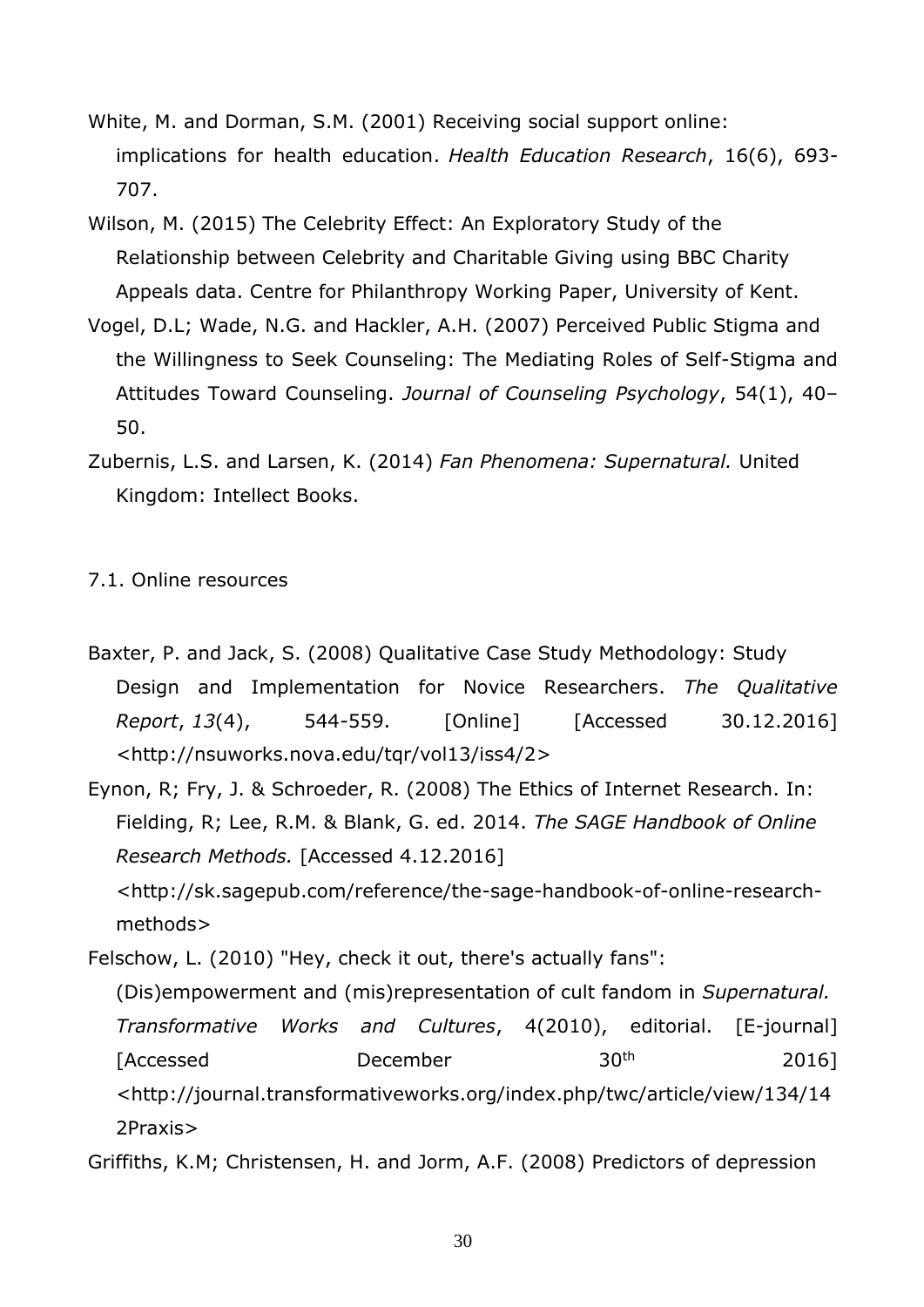stigma. *BMC Psychiatry* 8(25). [Online] [Accessed December 22nd 2016] <http://bmcpsychiatry.biomedcentral.com/articles/10.1186/1471-244X-8-  $25$ 

Jenkins, H. and Shresthova, S. (2012) Up, up, and away! The power and potential of fan activism. *Transformative Works and Cultures*, 10(2012), editorial. The contract of the contract of the contract of the contract of the contract of the contract of the contract of the contract of the contract of the contract of the contract of the contract of the contract of the

<http://journal.transformativeworks.org/index.php/twc/article/view/435/30 5>

Mind. (1971) [Online] <http://www.mind.org.uk>

People's Choice Awards. (1975) [Online][<http://www.peopleschoice.com/pca>](http://www.peopleschoice.com/pca)

- Prudom, L. (July 26<sup>th</sup> 2013) 'Supernatural' Season 9: Misha Collins Talks Castiel's Human Side, Sex Scenes, Random Acts And GISHWHES. *The Huffington Post*. [Online] [Accessed December 12th 2016] <http://www.huffingtonpost.com/2013/07/26/supernatural-season-9 misha-collins\_n\_3656950.html>
- Prudom, L. (March 12<sup>th</sup> 2015) 'Supernatural' Star Jared Padalecki Talks Depression and Why You Should 'Always Keep Fighting'. *Variety*. [Online] [Accessed September 8th 2016] <http://variety.com/2015/tv/peoplenews/jared-padalecki-always-keep-fighting-depression-suicide-twloha-1201451708>
- <span id="page-30-0"></span>7.2 Charity campaigns

Always Keep Fighting Campaign. AKF campaign 2015.

<https://represent.com/jared>

Always keep Fighting: Love Yourself First. AKF sub-campaign 2016.

- <https://represent.com/jared/love-yourself-first-hoodie>
- Jared & Jensen: Family Has Your Back. AKF sub-campaign 2016.

<https://represent.com/jaredjensenfamily/12-year-anniversary-limitededition-campaign>

You Are Not Alone Campaign. AKF sub-campaign 2016.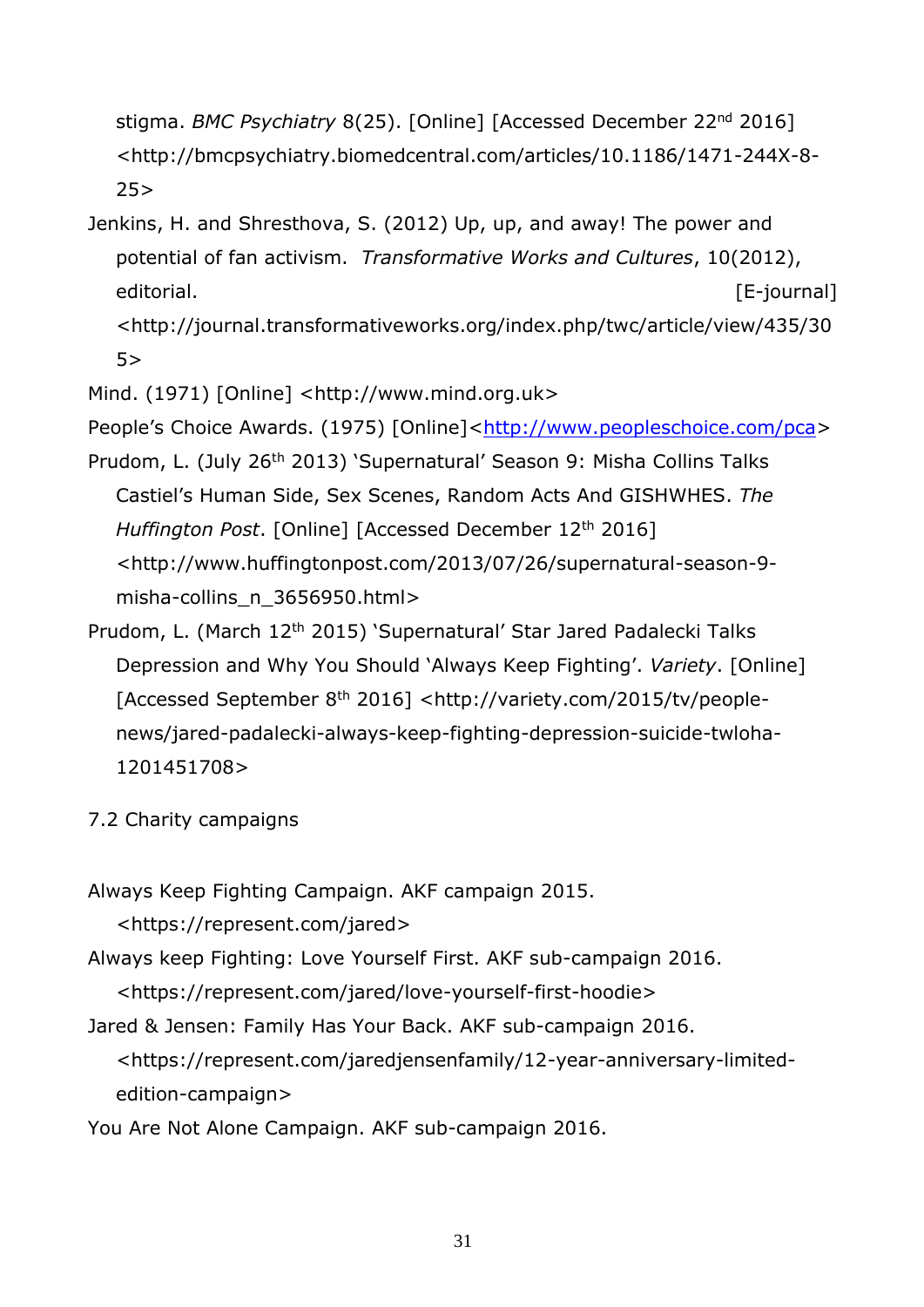<https://international.creationstands.com/products/jensen-misha-you-arenot-alone-campaign> Random Acts. 2009. <http://www.randomacts.org>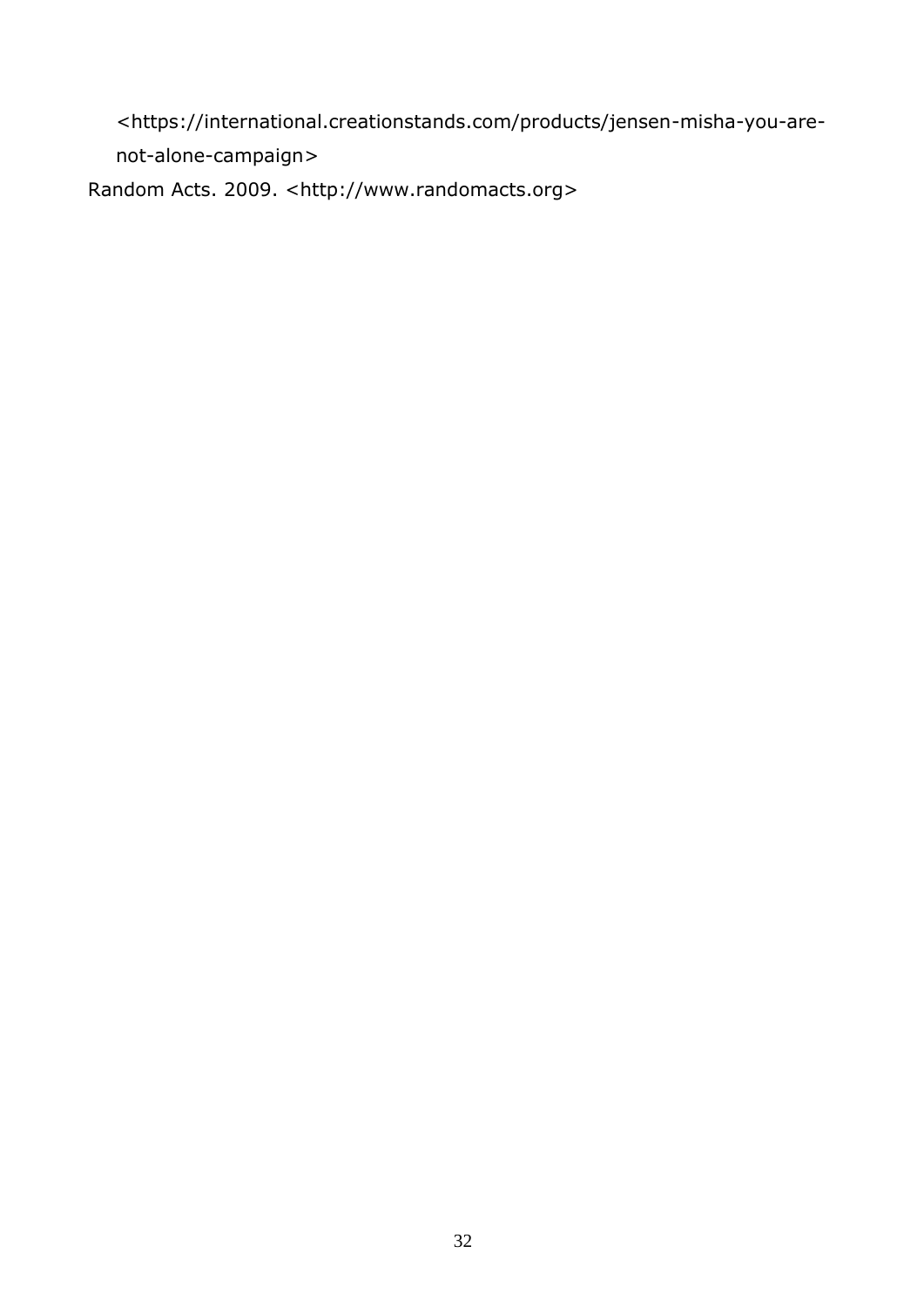# <span id="page-32-0"></span>Appendices

# <span id="page-32-1"></span>i. Image 1.



IMAGE 1. Screenshot of the Family Always Has Your Back campaign website 29.9.2016, Represent.com.

# <span id="page-32-2"></span>ii. Table 1.

TABLE 1. Categorisation of updates on Jared Padalecki's public Facebook profile. January 1st 2016-November 10<sup>th</sup> 2016.

|             | Personal | Charity   |           | Work         |       | Other  |
|-------------|----------|-----------|-----------|--------------|-------|--------|
| Padalecki,  | life     | Own       | Campaigns | Supernatural | Other | themes |
| J.          |          | campaigns | by others |              |       |        |
| Picture     | 19       | 36        |           | 17           | っ     | 14     |
| Video       | 2        | 13        | 7*        | 12           |       |        |
| <b>Text</b> |          |           |           |              | 0     | 6      |

\*Two video updates overlap with the second and third category, and one with the third and the fourth category. In this table all are included in *Campaigns by others* as this category was shared by all three.